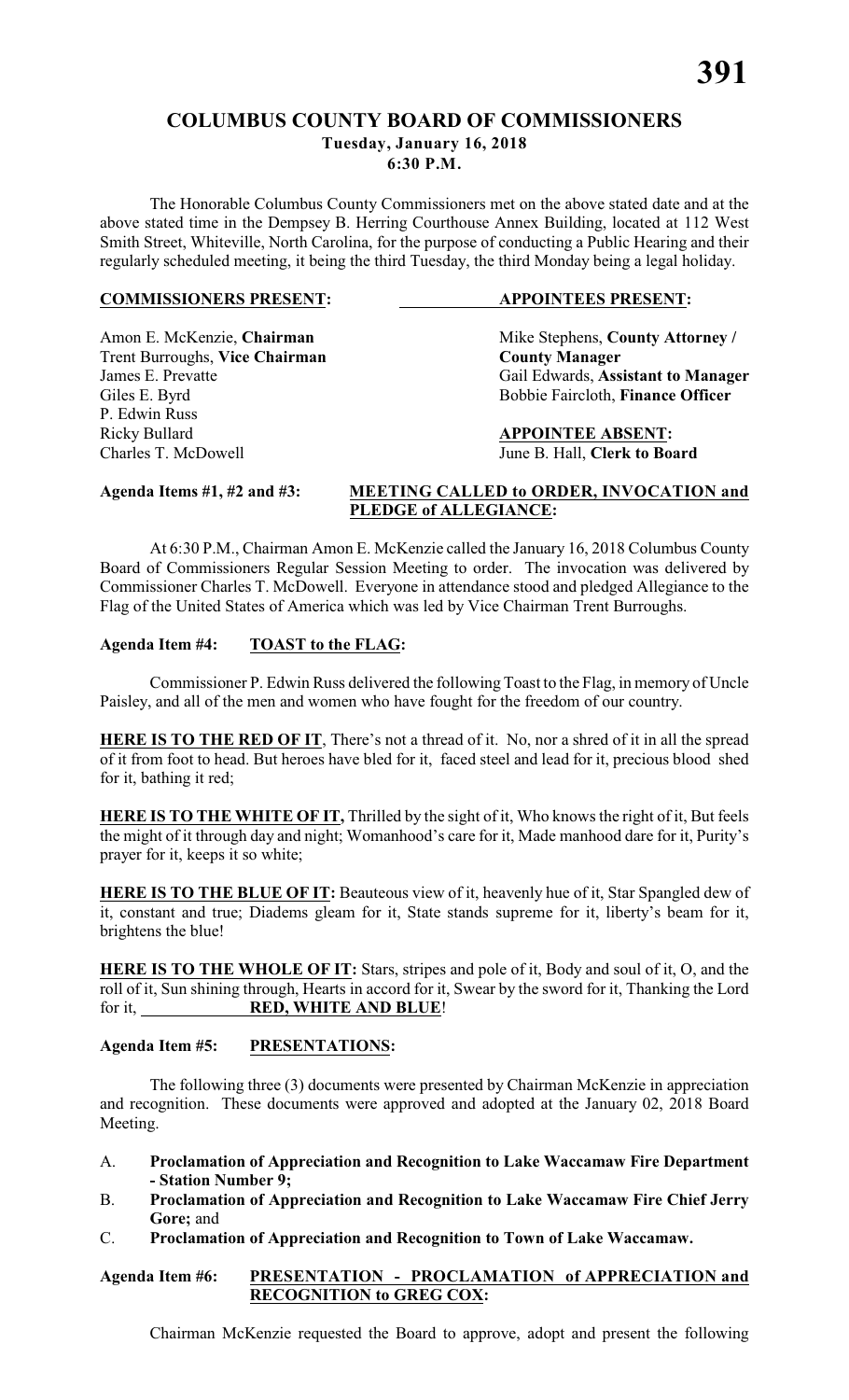Proclamation of Appreciation and Recognition to Greg Cox for a heroic and kind act.

# **PROCLAMATION of APPRECIATION and RECOGNITION to** *GREG COX*

**WHEREAS,** within Columbus County, there are several active and volunteer rescue people that render aid to the citizens in times of need and injury within the most prompt time within their power; **and**

**WHEREAS,** *Greg Cox* is a volunteer firefighter who freely gives his energy and time to help anyone in need; **and**

**WHEREAS,** on January 02, 2018, *Greg Cox* was faced with a situation which involved a handicapped veteran neighbor who was physically on fire and unable to help himself; **and**

**WHEREAS,** *Greg Cox* made a decision to render all the help he could to his burning neighbor, with what he had to work with, and miraculously saved his life.

**NOW, THEREFORE, BE IT PROCLAIMED,** we, the Columbus County Board of Commissioners proudly presents this **Proclamation of Appreciation and Recognition** to *Greg Cox* for his brave deed to render life-saving actions to save the life of his neighbor.

**APPROVED**, **ADOPTED and PRESENTED** this the 16th day of January, 2018.

## **COLUMBUS COUNTY BOARD OF COMMISSIONERS**

/s/ *AMON E. McKENZIE* **Chairman /s/ TRENT BURROUGHS Vice Chairman /s/** *JAMES E. PREVATTE* **/s/** *GILES E. BYRD* **/s/** *P. EDWIN RUSS /s/ RICKY BULLARD*

**/s/** *CHARLES T. McDOWELL* /s/ **JUNE B. HALL, Clerk to the Board** */s/ MICHAEL H. STEPHENS***, Manager / Attorney**

Vice Chairman Burroughs made a motion to approve, adopt and present the Proclamation of Appreciation and Recognition to Greg Cox, seconded by Commissioner McDowell. The motion unanimously passed.

### **Agenda Item #7: PRESENTATION - RETIREMENT PLAQUES:**

Chairman McKenzie presented the following plaque to MurrayC. Bishop for his many years of service to the Columbus County Maintenance Department.

#### *PRESENTED TO*

#### *MURRAY C. BISHOP*

### *IN GRATEFUL APPRECIATION FOR YOUR DEDICATION AND LOYALTY TO COLUMBUS COUNTY MAINTENANCE DEPARTMENT*

*08-11-1997 - 12-20-2017*

#### *\* \* \* \* \* \* \* COLUMBUS COUNTY BOARD OF COMMISSIONERS*

Chairman McKenzie presented the following plaque to Michael Shaw for his many years of service to the Columbus County Cooperative Extension Department.

#### *PRESENTED TO*

#### *MICHAEL SHAW*

*IN GRATEFUL APPRECIATION FOR YOUR DEDICATION AND LOYALTY TO COLUMBUS COUNTY COOPERATIVE EXTENSION*

**ATTESTED BY:**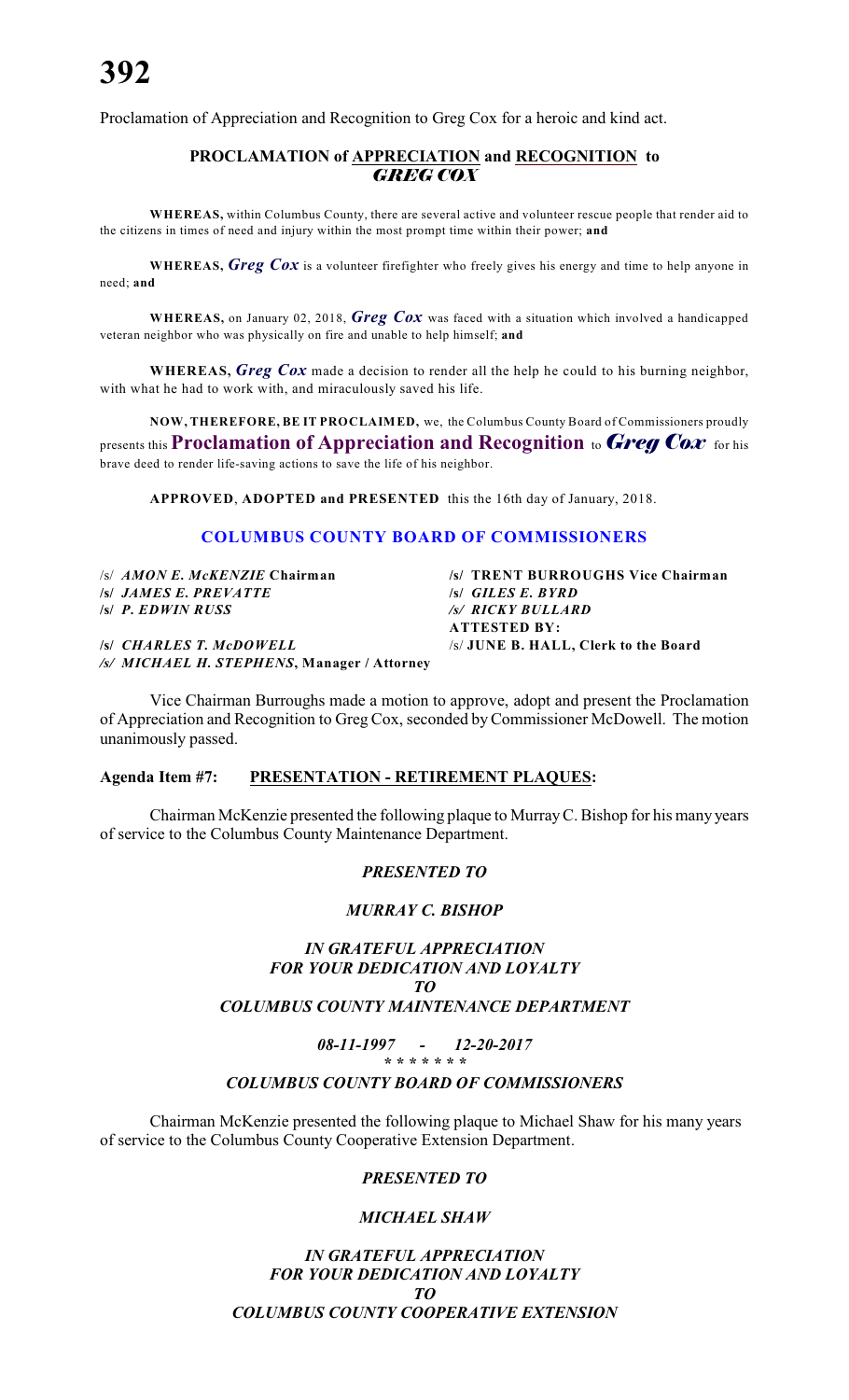#### *7-01-1988 - 12-31-2017*

#### *\* \* \* \* \* \* \**

# *COLUMBUS COUNTY BOARD OF COMMISSIONERS*

#### **Agenda Item #8: BOARD MINUTES APPROVAL:**

Commissioner Russ made a motion to approve the January 02, 2018 Regular Session Board Meeting Minutes, as recorded, seconded by Commissioner Byrd. The motion unanimously passed.

#### **Agenda Item #9: PUBLIC INPUT:**

Chairman McKenzie opened the floor for Public Input. No Public Input was received either orally or written.

#### **Agenda Items #10 and #11: OPIOID ADDICTION LITIGATION - DISCUSSION:**

Cynthia Singletary, Bladen County Attorney, Richard Wright, Attorney, Jake Daniel, Attorney, and Mike Fuller, Attorney, requested the Columbus County Board of Commissioners to join the coalition in the fight against opioid abuse.

Cynthia Singletary stated the following:

- 1. Thank you for allowing me to speak tonight;
- 2. I have been practicing law for thirty-two (32) years;
- 3. Attorney Richard Wright and I have worked together through the years;
- 4. Opioids are placing great strains for local governments, and southeastern North Carolina has been identified as one of the hardest hit areas in the country;
- 5. When certain prescription pain killers were released for market, the manufacturers were aware of the negative side effects, but did not inform the FDA, and this was due to them making a good profit; **and**
- 6. The side effects and addiction of these pain killers have played havoc on many lives which is among the young and older citizens.

Richard Wright stated the following:

- 1. I need to leave and I would like to set the stage for what is going to happen;
- 2. All of us have been touched by this crisis; **and**
- 3. Jake Daniel and Mike Fuller will be here to explain this litigation.

#### **RECESS REGULAR SESSION and enter into PUBLIC HEARING:**

At 7:00 P.M., Commission Bullard made a motion to recess Regular Session and enter into a Public Hearing, seconded by Vice Chairman Burroughs. The motion unanimously passed.

### **7:00 P.M. PUBLIC HEARING - Firing Range Ordinance:** the purpose of the Public Hearing is to receive oral and written comments from the public.

# **PUBLIC HEARING CALLED to ORDER:**

Chairman McKenzie called the Public Hearing to order and requested that Michael H. Stephens, County Manager / Attorney, orally read the Policy on Comments at Public Hearings. Mr. Stephens orally read the policy in its entirety.

#### **COMMENTS:**

Chairman McKenzie opened the floor for comments. The following spoke.

1. **Gary Lanier, Economic Development / Planning Department:** stated the following:

-This Firing Range Ordinance was initiated due to some problems we have had in the past with some existing publicly operated firing ranges;

-We were asked to put some guidelines in place to protect surrounding landowners wherever a gun range currently exists or where one might be eventually located;

-This is not, in any way, an ordinance that would keep a dad from going out in the field behind his house and shooting cans;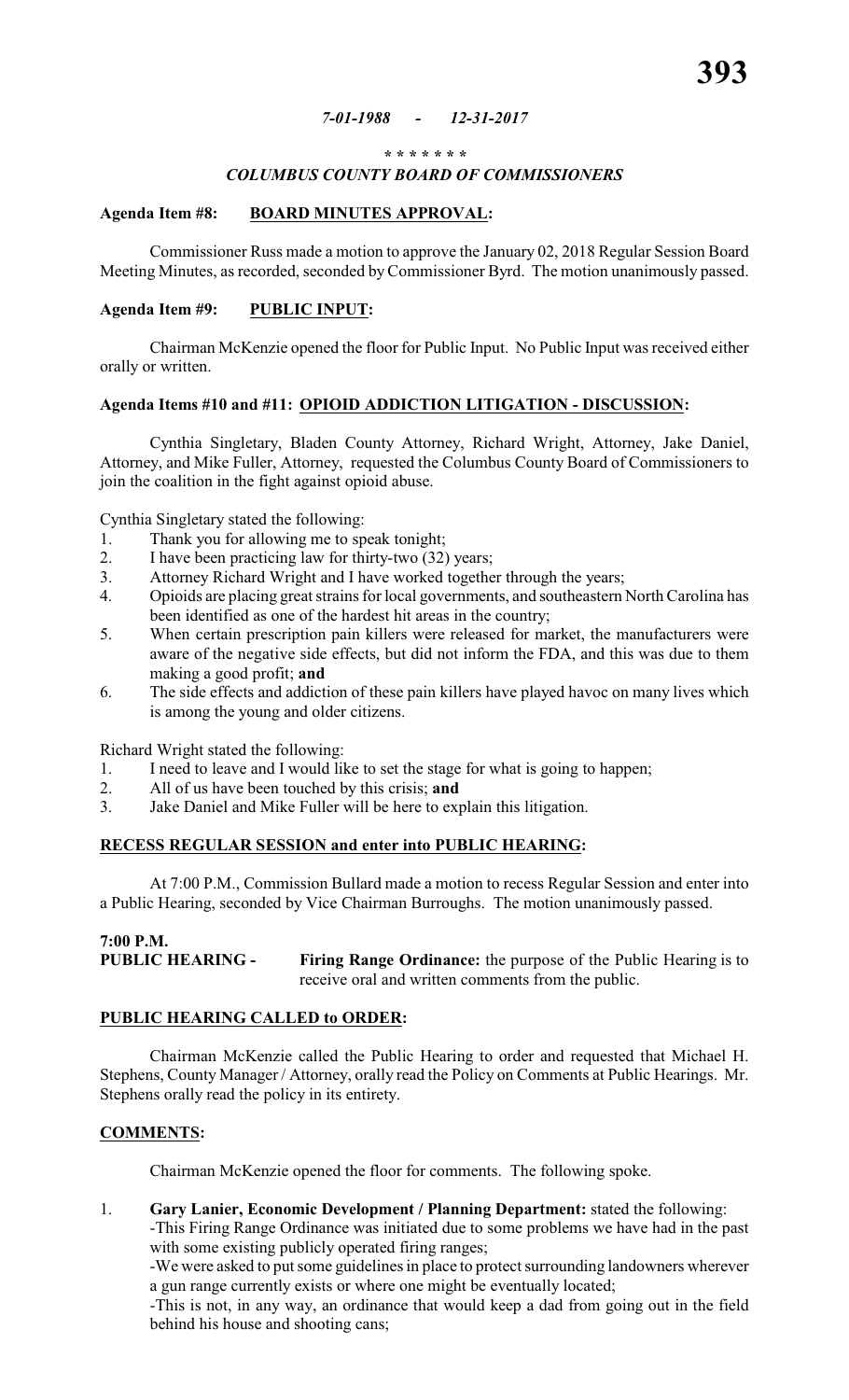-This has nothing to do with anyone who goes out on his property and siting his rifle during hunting season, or going on his property and shooting at targets;

-What it does affect are those establishments put together for the purpose of a shooting club, a publicly accessible shooting range who anyone can come and pay a fee, go out on the range and shoot or discharge their weapons;

-It is not applicable to any shooting area that is not accessible to the public that is not for a fee, or someone that pays a membership fee to be a part of;

-It does affect those establishments where shooting competitions are held on a regular basis, or someone who is doing a firearms training class;

-This is the purpose of what this is for, it does have anything to do with people's hunting rights;

-It has nothing to do with anyone going on their private personal property and target practice, shoot skeet; **and**

-The Planning Board has reviewed this draft and they want more information and have asked us to get public comments.

**Commissioner Byrd:** Would this affect the concealed weapon firing ranges? Mr. Lanier replied stating if the right safety standards and measures are in place, it would not. We need input from the Board of Commissioners and the public on this matter.

**Commissioner Prevatte:** I have a question on the Shooting range facility. Mr. Lanier replied stating the definition is a public or private facility, including individual shooting ranges, safety fans or shortfall zones, structures, parking areas, and other associated improvements, designed for the purpose of providing a place for the discharge of various types of firearms or the practice of archery. Please note the last sentence reads **"Does not include incidental target areas on private property"**.

**Commissioner Bullard:** How does this affect turkey shoots? Mr. Lanier replied stating these are exempted.

**Commissioner Prevatte:** Once completed, we need to have another public hearing, and it needs adequate advertisement and exposure to the public.

**Commissioner Byrd:** We need a committee put together. Mr. Lanier stated this is a Planning and Zoning Regulation.

**Michael H. Stephens, County Manager / Attorney:** This is just a proposal. We are getting input from various counties.

2. **Anthony G. Buck, 15260 Seven Creeks Highway, Tabor City, NC 28463** stated the following:

-We are having trouble with the Shooting Range Low Country Hunting Reserve and Gun Range;

-The problem that I have is they are shooting machine guns and the bullets are landing on my house;

-One of my neighbors had a window to be shot out and they were willing to replace it;

-I can't allow my child and wife to ride around on the golf cart because of the shots being fired;

-The owner has been working on adding to the height of the berms; **and**

-Many of the pine trees have bullet holes in them.

# 3. **Johnny D. Edge, 470 Happy Home Road, Nakina, NC 28455:** stated the following:

-Health and safety should be everyone's top priority;

-It is evident this is just a beginning rough draft;

-The noise mitigation is too low and needs to be revised; **and**

-We need verbiage change and the prime concern to be the health and safety of our citizens.

# 4. **Margaret W. Roland, 93 Price Road, Whiteville, NC 28472:** stated the following:

-This did not make any sense the way it was printed in the paper;

-From what has been explained here tonight, it does make more sense;

-I am a native of Columbus County, and always thought the rural areas of Columbus County would allow you to use reasonable firearms; **and**

-This privilege should not be taken away with health and safety being considered.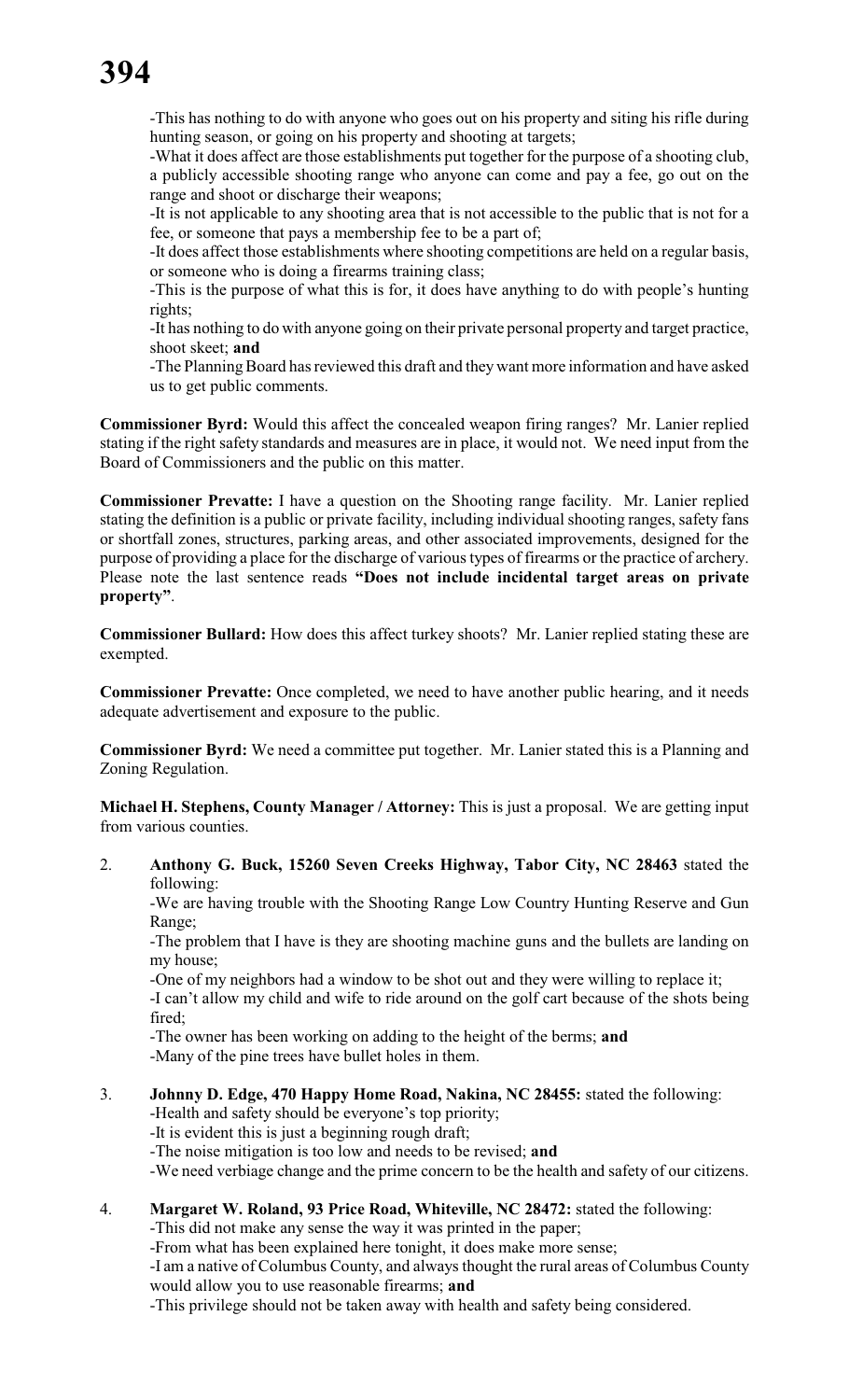## 5. **Harold G. Pope, 706 W. Madison Street, Whiteville, NC 28472:** stated the following:

-I have been told that I would not be able to target shoot anymore because the County Commissioners were planning to outlaw that;

-The verbiage that is in the ordinance can be interpreted several different ways, and the word commercial needs to be in there;

-This does not include incidental target areas on private property;

-It refers to existing firing ranges, Statue 14-409.46 states what you and the County can do for the existing firing ranges;

-Commissioner Byrd mentioned a committee, and I will be glad to help, and the less government the better; **and**

-I hope you will give this close attention and have another public hearing.

6. **Timothy "Revis" Long, 411 Sunny South Road, Chadbourn, NC 28431:** stated the following:

-I would like to thank all of you for your tireless work that you do for the county and the opportunity to be able to speak tonight;

-The people who created this document does not have the love and respect for outdoors like some do;

-The definition of **shooting range** is an area provided with targets for the controlled practice of shooting;

-I have my own shooting range my wife and I enjoy, and it is 53 yards from our bedroom window;

-We do have turkey shoots and other fund-raising activities at my shooting range; **and** -We need to practice good common sense and consideration for our neighbors.

7. **Craig M. Hinson, 1137 Bill Nobles Road, Cerro Gordo, NC:** stated the following: -The information in the paper did not make any sense;

-We do not need our rights on our private property to be taken away; **and**

-We need to use good common sense with this matter.

### 8. **Howard Lofton Cox, Jr., 2133 Howard Cox Road, Tabor City, NC 28463:** stated the following:

-I had the opportunity to talk to five (5) of the seven (7) County Commissioners;

-I came here tonight to talk about the paragraph in the paper;

-The Planning Department representative was only aware of one (1) firing range in Columbus County, but I know of two (2) firing ranges being in Columbus County;

-What is being discussed here tonight is relative to what is happening at the firing range in Pireway;

-The facility in Pireway is a first class facility;

-If you have bullets being fired close to your house, it needs to be dealt with, private or commercial;

-If you have one on your private property, the County should have no right with anybody that has a range like that;

-Machine guns are being reported, and there is a special permit and license to own a machine gun, and this needs to be handled on a different level;

-This material was not reported very well, and only one (1) range is being referred to; **and** -If incidences are happening like being reported, they should be modifications to deal with what is happening.

# 9. **Shane Hardee, Mollie, Walter Todd Road:** stated the following:

-In reading the content of the ordinance, there are several areas of conflicting verbiage that needs to be clarified;

-There are several grammatical errors that need to be corrected;

-The situation in Pireway needs attention and corrected; **and**

-All I am asking is that you do your due diligence in the wording that will affect the future generations.

10. **David Manolis, Chadbourn, North Carolina:** stated the following:

-There are two (2) items that I want to address;

-House Bill 562 pretty much tells you what you can and can't do with existing ranges, and I will agree to serve on a committee for this purpose; **and**

-Gary mentioned the turkey shoots - they are well organized and watched closely.

11. **Richard Hensley:** stated the following: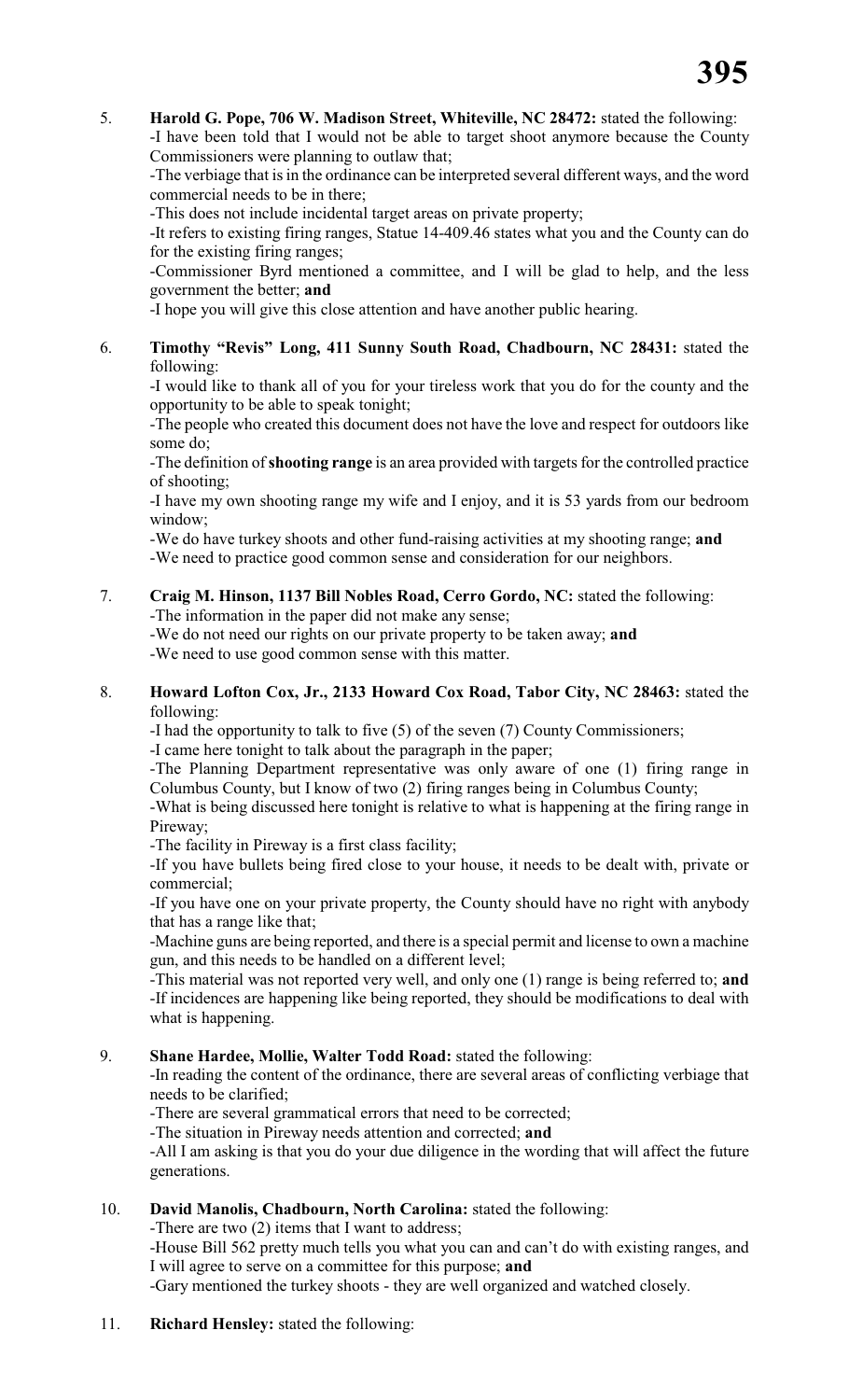-Safety issues should always be considered;

-I live one (1) mile from the Southeastern Community College Firing Range which the Law Enforcement officers use;

-There is another firing range located on Princess Anne Road;

-There is a difference between a dummy and a fool;

-You can teach a dum person something, but you can't teach a fool nothing;

-I commend the Sheriff's Department and the County Commissioners for what they do for the citizens of Columbus County; **and**

-I would like to see some safety issues addressed relative to the firing ranges.

**Commissioner Giles E. Byrd:** This ordinance needs a committee for public input at every level, and each Commissioner needs to make at least one (1) appointment from their district.

# 12. **Frankin Thurman:** stated the following:

-I am a little bit shocked;

-People were bringing their information in before the Planning Board got it to be looked at; -This would not have got to this point, if the proper procedures had been followed;

-The Planning Board members have not approved this document for recommendation; **and** -This needs to go back to the drawing board.

13. **Jerry Gore:** stated the following: -I live near Anthony Buck in Pireway; -As far as time, this is very dangerous; **and** -I am worried someone is going to get killed.

# **(Continued) Agenda Items #10 and #11: OPI O I D A D D I C TION LITIGA TION - DISCUSSION:**

**Jake Daniel, Attorney:** stated the following:

- 1. I forwarded some information to Mr. Stephens for you to look at and consider during our presentation;
- 2. We have a local council team here in North Carolina, and it is attached to national litigators for the opioid litigation;
- 3. Mr. Wright was in the legislature with my father;
- 4. I will turn the table over to Mike Fuller who has flew in from Hattiesburg, Mississippi; **and**
- 5. Southeastern North Carolina is affected badly by this opioid epidemic.

# **Mike Fuller, Attorney:** stated the following:

- 1. I am part of the National Consortium, a group of lawyers who actually started the opioid litigation on a county basis;
- 2. We started this back early this year in West Virginia;
- 3. The way the industry works, the wholesale distributors are middle men;
- 4. Based on the Control Substance Act 1970, the manufacturers talk about Purdue Pharma, the makers of the pills, cannot sell directly to end users;
- 5. They can't sell to doctors, pharmacists and hospitals, and they are required, according to the Control Substance Act to go through a middleman;
- 6. Congress tried in 1970's, because these are potentially abusive medications, addictive medications, they wanted to put them in what they called a closed system;
- 7. They make the manufacturers go through the wholesale distributors;
- 8. If you are the wholesale distributor, you have to register with the DEA, and you become what you call a Registrant;
- 9. When you are a registrant, you take on two (2) statutory obligations as follows:

-You create a system to prevent the diversion of these controlled substances from this closed system to the illicit market;

-You have an obligation related to what is called suspicious orders which is to report shipments and investigate.

- 10. Columbus County has a tremendous amount of pills being dumped into the county;
- 11. We are representing counties on this issue and bringing it as a public nuisance claim;
- 12. You, as County Commissioners, have an obligation to protect the health, welfare and safety;
- 13. We ask that you pass a resolution declaring this opioid epidemic as a public nuisance;
- 14. We ask that you hire us to pursue the matter for you and we prepare a complaint, and file the complaint on behalf of the county;
- 15. This will be a county claim, not a state claim or legislature's claim;
- 16. You decide on how it proceeds, what to settle for and what you spend the money on at the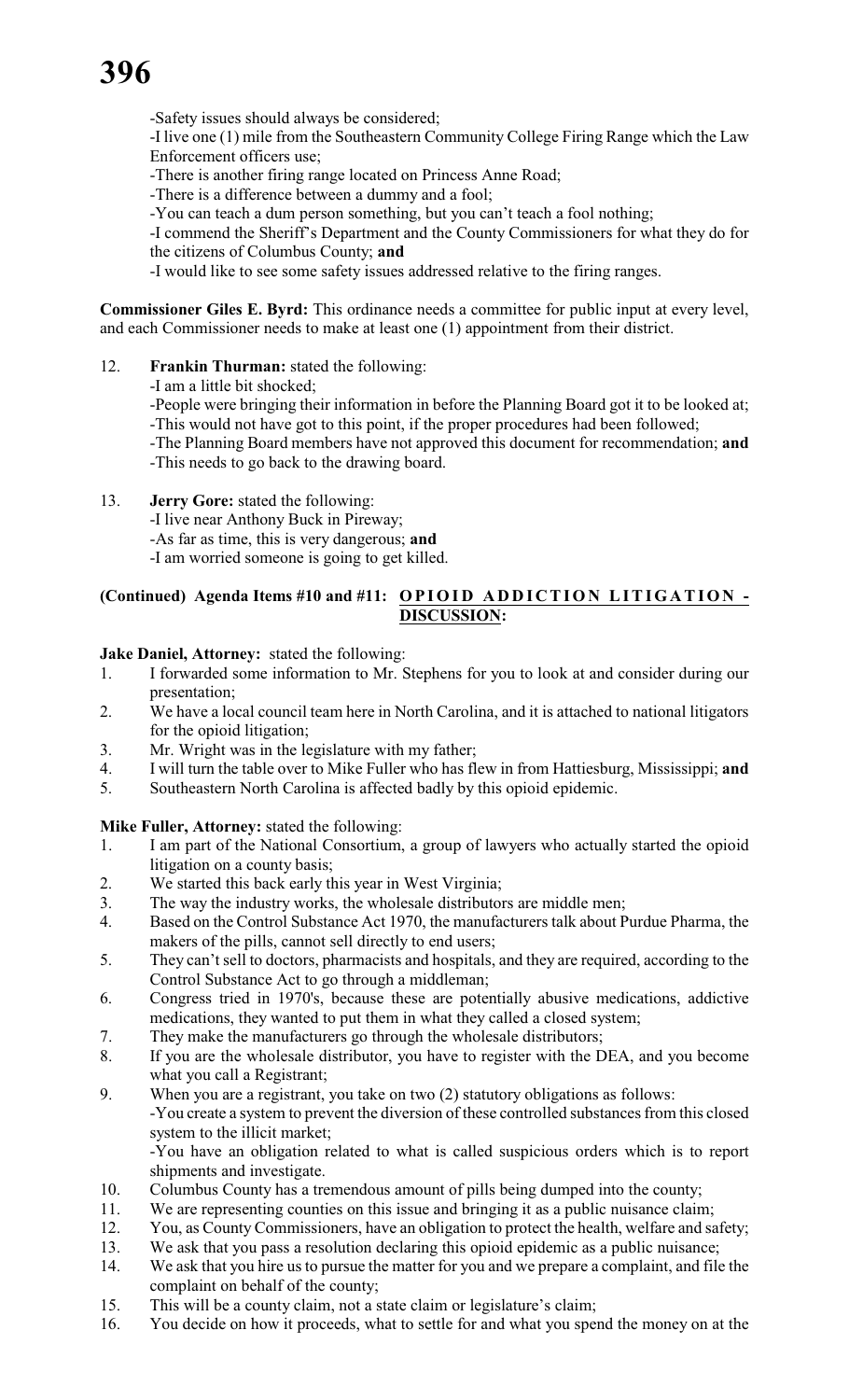end of the day;

- 17. We are up to eighteen (18) different states;
- 18. This is not a class action;<br>19. You can go to multi-distri
- You can go to multi-district suits, called GPML;
- 20. We do this on a contingency basis, and on a 30% fees, plus expenses;
- 21. The expense caused so far is there, and we are trying to create a damage model to abate the nuisance;
- 22. The damage model will include education, law enforcement and treatment which could cost up to \$10 million;
- 23. We have two (2) goals transparency and accountability; **and**
- 24. The entities that have made billions of dollars off of these drugs needs to made accountable and their conduct needs to be brought to light.

After discussion, Commissioner Prevatte made a motion to take this matter under consideration, seconded by Commissioner Byrd. The motion unanimously passed.

### **Agenda Item #12: EMS COMMUNICATIONS PROJECT - JVC KENWOOD:**

Ron Runyan, JVC Kenwood, requested the balance of payment for services rendered for the EMS Communications Project.

Mr. Runyan stated the following:

- 1. At the last meeting I attended, I stated that we had three (3) areas to finish;
- 2. At this time, we have finished the drawings, we have finished the binders;
- 3. We have not finalized the templates due it taking longer that we anticipated it would take; **and**
- 4. I will not be requesting the balance of payment for the services rendered.

### **Agenda Item #13: INTERNATIONAL LOGISTICS PARK INFRASTRUCTURE GRANT EFFORT -UPDATE:**

EmilyMiller, McAdams and Associates, LLC, will present an update on the efforts to obtain grant funding.

Chairman McKenzie stated this Agenda Item will be re-scheduled.

### **Agenda Item #14: ADMINISTRATION / LEGAL - ESTABLISH DATE and TIME for PUBLIC HEARING:**

Michael H. Stephens, County Manager / Attorney, requested February 05, 2018, at 6:30 P.M., as the date and time for Public Hearing for conveyance of former Georgia Pacific property.

Commissioner Byrd made a motion to establish February 05, 2018, at 6:30 P.M., as the date and time for a Public Hearing for conveyance of former Georgia Pacific property, seconded by Commissioner Bullard. The motion unanimously passed.

## **Agenda Item #15: PUBLIC TRANSPORTATION - REVISED DRUG and ALCOHOL POLICY:**

Joy Jacobs, Public Transportation Director, requested Board approval of the revised Drug and Alcohol Policy.

Commissioner Byrd made a motion to approve the **revised** Drug and Alcohol Policy for Columbus County Public Transportation, seconded by Commissioner Russ. The motion unanimously passed. A copy of this policy will be kept in the Columbus County Public Transportation Department, for review.

#### **Agenda Item #16: SOCIAL SERVICES - MONTHLY ADMINISTRATIVE UPDATE:**

Algernon McKenzie, Social Services Director, delivered the following Monthly Administrative Update.

On December 1, 2017 we began the Low Income Energy Assistance Program (LIEAP); which assists with energy costs. During the month of December, only those individuals who are 60 years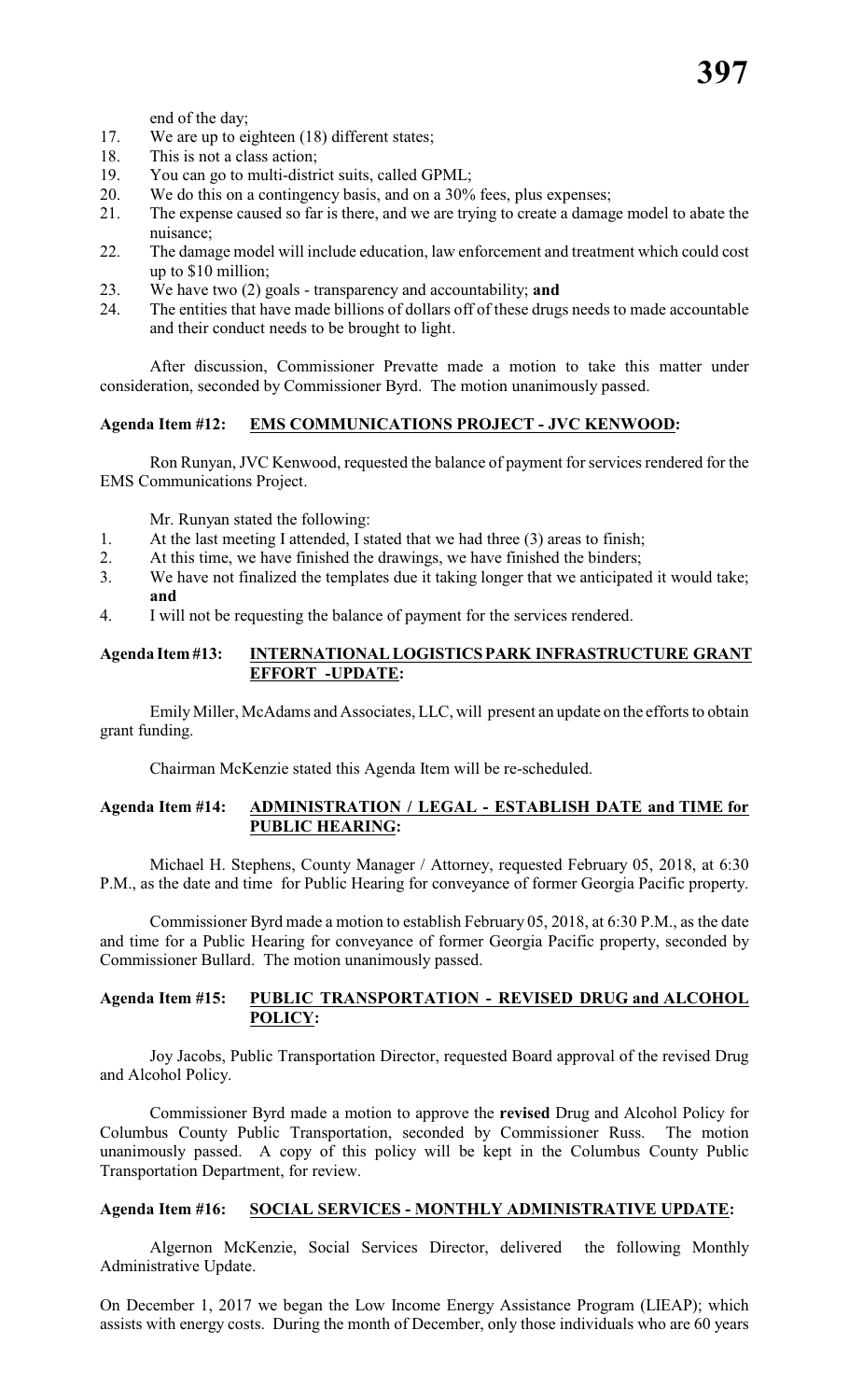of age or older; receiving services through the Division of Aging and Ault Services, are eligible to apply. All other individuals who are not in the target group will be able to apply beginning January 1, 2018.

On December 12, 2017 myself and the two Program Managers met with representatives from the North Carolina Division of Services for the Deaf and the Hard of Hearing. The purpose of this meeting was to learn about services and resources that are available to help public agencies communicate and provide services to individuals who are deaf and/or hard of hearing. The representatives have offered to provide our agency with materials and training on how to work with this population sometime in the new year. This was a very informative and interesting meeting, especially since one of the ladies was deaf. We have been fortunate not to have any issues communicating, but want to make sure we are able to assist citizens with all types of disabilities.

On December 13, 2017 we held our agency Christmas luncheon from 12 noon to 2pm. The luncheon was well attended and enjoyed by all. Special thanks to the ERC Committee, our County Manager, Board of Commissioners and other county staff for supporting us. This event was sponsored by our DSS employees.

On December 14, 2017 I attended the Directors Association's monthly Executive Board meeting. During the meeting, we received an update from the NCFAST Team about system issues that they are working to fix. Several Directors voiced concerns about the fact the system has been down almost all the week and there are still log on issues being reported by staff. We also are concerned because workers are not able to process applications and re-certifications; which will affect our timeliness requirements in Medicaid and Food & Nutrition.

In addition, there was a discussion about Child Welfare programs being piloted in NCFAST. Those counties that are involved are continuing to find issues with the system. State representatives admitted the Child Welfare Policy and the NCFAST system are not perfectly aligned; which is a problem and will have to be fixed before counties go live in NCFAST statewide. At this point, the Director's Association has concerns about the system being rolled out statewide until problems can be fixed so staff will be able to work effectively in the system.

We also received some information from Drake Maynard on personnel policies for state and local government agencies. He explained not all policies of State Human Resources apply to DSS agencies; but to school systems, DOT and universities.

Dave Richards, from the Division of Medical Assistance, informed counties of the state's takeover of Cardinal Mental Health Services. He stated they will be providing information about services to those counties serviced byCardinal. We also learned funding for the Children's Health Insurance Program (CHIP) was only extended through September 2017. It has been projected that all federal funds for states will be exhausted by March 2018. At this point, congress has not acted to appropriate additional funds for CHIP. Without this funding, coverage for these individuals could end; unless they are eligible for Medicaid. At this point, we have not been given any information on how this will affect local county DSS agencies. I feel sure it will have an impact on families in Columbus County and our workload in Family and Children's Medicaid.

| <b>PROGRAM</b>              | <b>STATISTICS</b>                                                                                                                           |
|-----------------------------|---------------------------------------------------------------------------------------------------------------------------------------------|
| <b>Food &amp; Nutrition</b> | Applications Taken: 225<br>Applications Approved: 183<br>Active Cases: 5,442<br>Benefits Issued: \$1,355,684<br>Participants Served: 11,080 |
| <b>Adult Medicaid</b>       | Applications Taken: 186<br>Cases Terminated: 48<br>Redeterminations: 441<br>Applications Processed: 156                                     |

### **November 2017 Economic Services**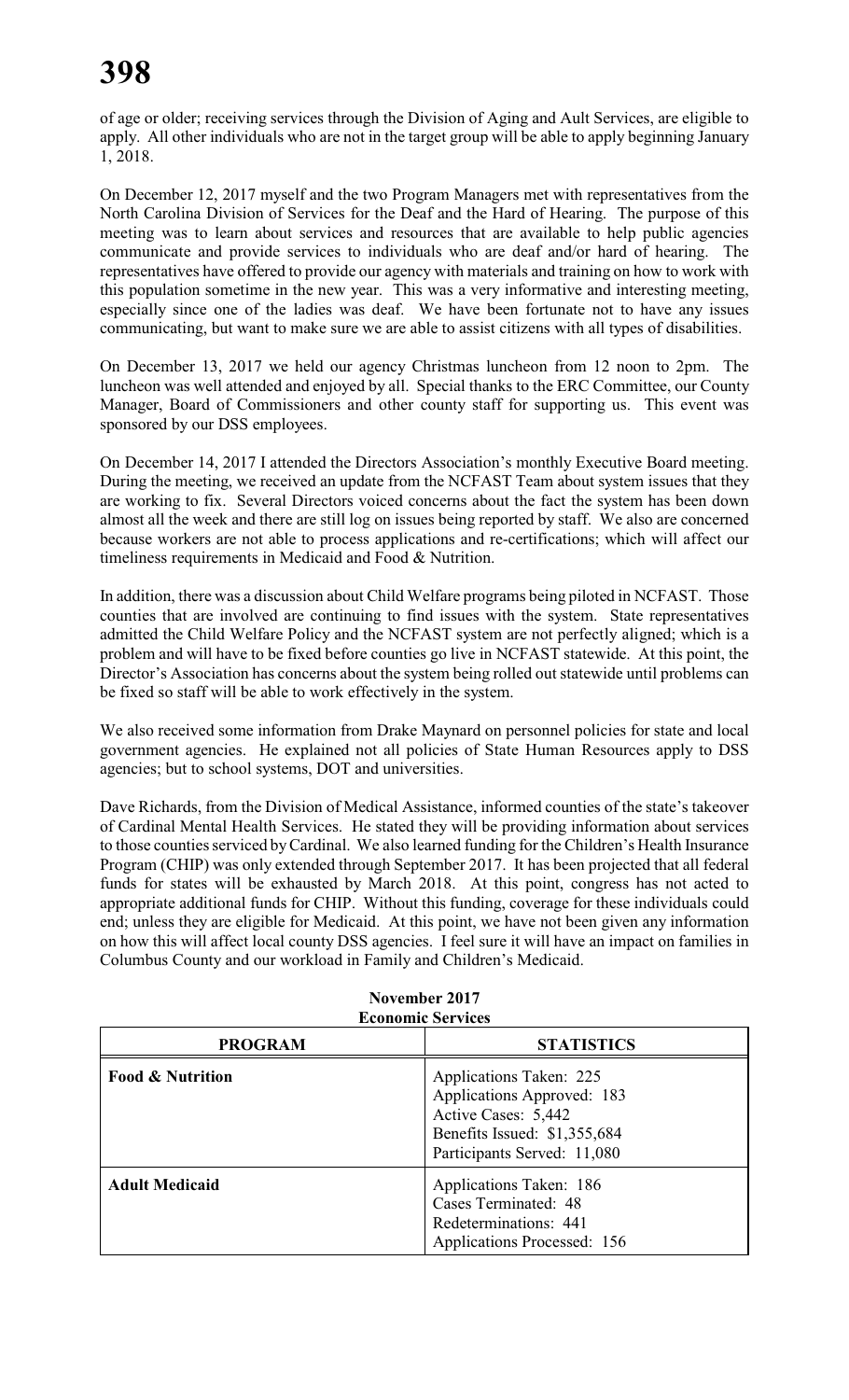| Family & Children's Medicaid | Applications Taken: 234<br>Applications Processed: 126<br>Redeterminations: 437<br>Total Medicaid Cases: 13,966<br>Total Individuals Receiving: 25,945 |
|------------------------------|--------------------------------------------------------------------------------------------------------------------------------------------------------|
| <b>Child Support</b>         | <b>Absent Parents Located: 132</b><br>Orders Enforced: 1,010<br>Active Cases: 3,954<br>Collections: \$461,651.82                                       |

# **Human Services PROGRAM STATISTICS** Adult Services (APS) APS Reports Accepted: 18 County Wards: 23 Number of Payee Cases: 16 Adults Served APS: 28 Number of Medicaid Transportation Trips: 509 Amount Requested for Reimbursement: \$3,792.00 **Children's Protective Services (CPS)** Reports Accepted: 30 Reports Screened Out: 15 Families Receiving In-Home Services: 26 Children Served: 60 Contacts with Families Monthly: 292 Assessments: 24 **Foster Care** Foster Children in Foster Homes: 64 Children Placed Outside County: 18 Agency Adoptions: 0 Pending Adoptions: 4 Total Foster Homes Licensed: 5 Total Children in Foster Care: 68 **Work First Employment (TANF)** Applications Taken: 36 Applications Approved: 35 Individuals Receiving Benefits: 196 Entered Employment: 4 Number in Non-Paid Work Experience: 3 **Program Integrity** Collections for Fraud: \$4,577.58 New Referrals: 0 Cases Established: 3 **Day Care** Children Receiving Day Care Assistance: 387 Children on the Waiting List: 591 Amount Spent on Day Care Services: \$142,964.00

# **November 2017**

# **December 2017 Economic Services**

| <b>Food &amp; Nutrition</b> | Applications Taken: 324<br>Applications Approved: 166<br>Active Cases: 5,736<br>Benefits Issued: \$1,358,924<br>Participants Served: 12,272 |
|-----------------------------|---------------------------------------------------------------------------------------------------------------------------------------------|
| <b>Adult Medicaid</b>       | Applications Taken: 123<br>Cases Terminated: 14<br>Redeterminations: 595<br><b>Applications Processed: 136</b>                              |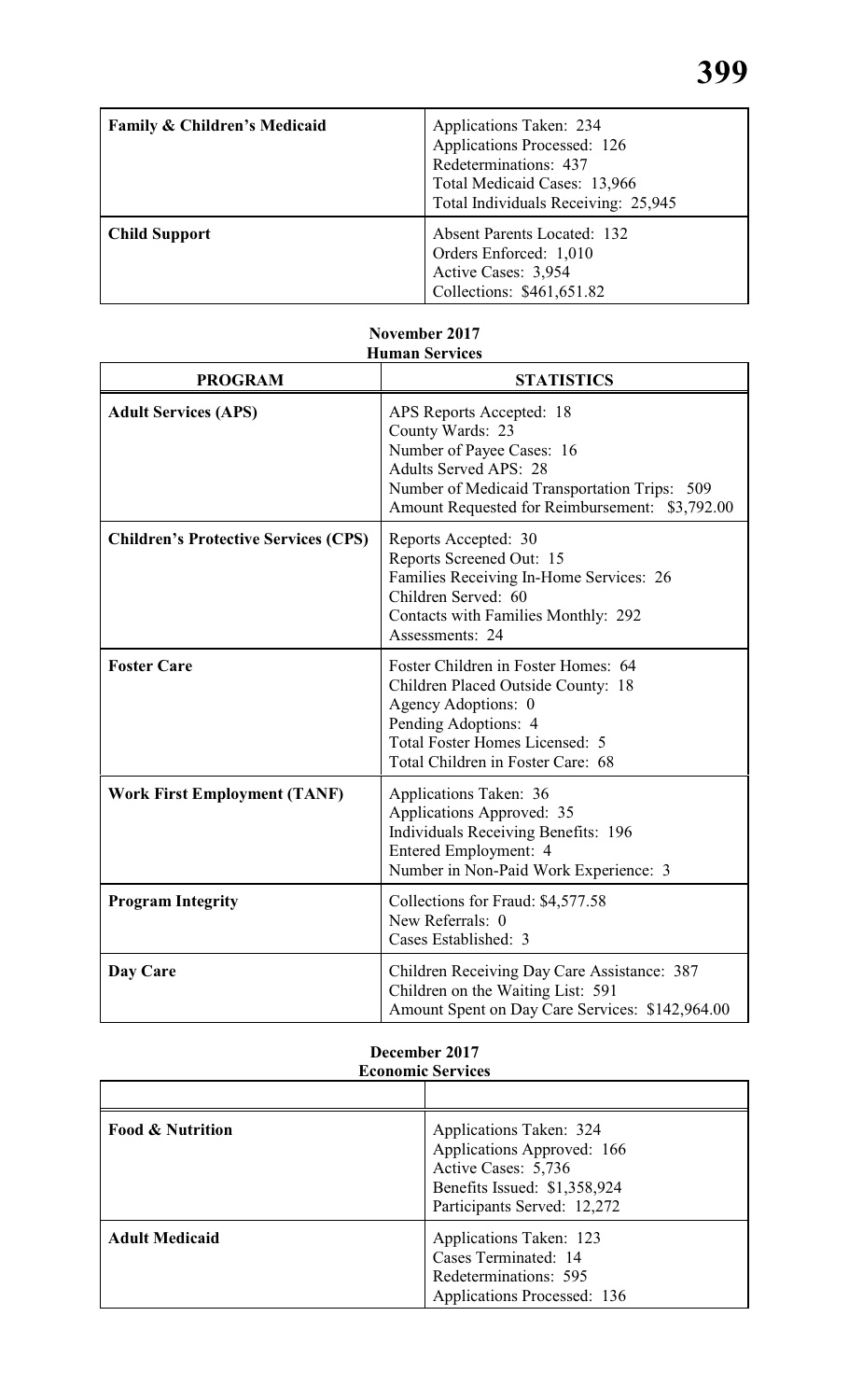| <b>Family &amp; Children's Medicaid</b> | Applications Taken: 179<br>Applications Processed: 154<br>Redeterminations: 313<br>Total Medicaid Cases: 13,959<br>Total Individuals Receiving: 23,192 |
|-----------------------------------------|--------------------------------------------------------------------------------------------------------------------------------------------------------|
| <b>Child Support</b>                    | <b>Absent Parents Located: 99</b><br>Orders Enforced: 977<br>Active Cases: 3,931<br>Collections: \$430,379.58                                          |

| <b>PROGRAM</b>                                 | <b>STATISTICS</b>                                                                                                                                                                                              |
|------------------------------------------------|----------------------------------------------------------------------------------------------------------------------------------------------------------------------------------------------------------------|
| <b>Adult Services (APS)</b>                    | APS Reports Accepted: 21<br>County Wards: 24<br>Number of Payee Cases: 19<br><b>Adults Served APS: 32</b><br>Number of Medicaid Transportation Trips: 2,382<br>Amount Requested for Reimbursement: \$36,970.14 |
| <b>Children's Protective Services</b><br>(CPS) | Reports Accepted: 22<br>Reports Screened Out: 24<br>Families Receiving In-Home Services: 27<br>Children Served: 60<br>Contacts with Families Monthly: 265<br>Assessments: 21                                   |
| <b>Foster Care</b>                             | Foster Children in Foster Homes: 65<br>Children Placed Outside County: 20<br>Agency Adoptions: 0<br>Pending Adoptions: 4<br>Total Foster Homes Licensed: 5<br>Total Children in Foster Care: 65                |
| <b>Work First Employment (TANF)</b>            | Applications Taken: 26<br>Applications Approved: 16<br><b>Individuals Receiving Benefits: 311</b><br>Entered Employment: 3<br>Number in Non-Paid Work Experience: 1                                            |
| <b>Program Integrity</b>                       | Collections for Fraud: \$4,650.04<br>New Referrals: 0<br>Cases Established: 0                                                                                                                                  |
| Day Care                                       | Children Receiving Day Care Assistance: 460<br>Children on the Waiting List: 600<br>Amount Spent on Day Care Services: \$242,169.12                                                                            |

#### **December 2017 Human Services**

# **Economic Services Program Narrative**

Child Support/Paralegal and Work First Cash/Medicaid Transportation/Maintenance and Housekeeping Food and Nutrition and Family and Children's Medicaid Adult Medicaid//Rest Home and Nursing Home/Community Alternatives Program (CAP)

# Submitted by Cyndi Hammonds, Income Maintenance Administrator **Reporting Month: December 2017**

# **News/Updates/Vacancies**

# **Adult and Family & Children's Medicaid:**

Open Enrollment thru the Federal Marketplace ended on December 15th which means our applications coming to us electronically should decrease beginning January 2018. The Adult Unit has been very busy with regular redetermination plus all Adults that are on the MQB/E (Medicaid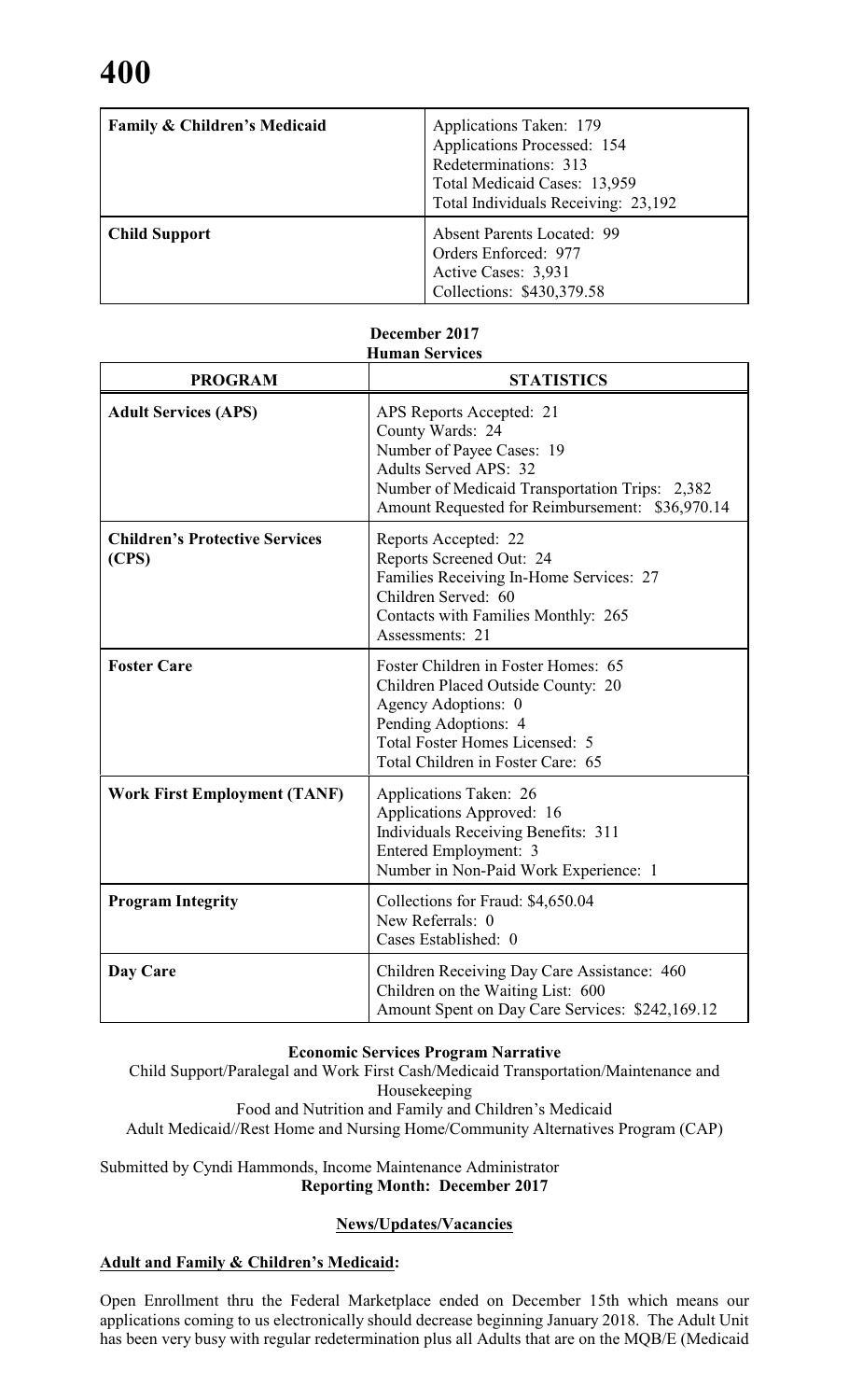program that pays only the Medicare premiums) must have their Medicaid reviewed. No matter when you apply for this program your certification period will end December 31st of every year. We currently have 176 clients on this program.

North Carolina Health Choice (CHIP) is a Medicaid program thru BCBS for children from age 6 - 18 that is currently under consideration of not being funded after March 2018. We have 395 cases under this program in the Family and Children's Department. This Medicaid program has the highest income limit amongst any of our other Medicaid programs. We could potentially have children that are not eligible for any other programs if they elect not to fund this program any longer. We currently have a worker that has resigned and will be working in our neighboring Bladen County.

# **Food and Nutrition:**

We have been very busy with taking Food and Nutrition applications for December with the added number of clients for our Energy program. The State completed a Follow-up Timeliness Monitoring and we are in compliance for 2017 and out from under our corrective action with them. The number of clients that come in to apply fluctuates each day which makes it difficult for workers to sometimes get the required 4-day timeframe of getting certain applications processed timely.

# **Child Support and Paralegal:**

Child Support prepared 308 cases for court and continue to struggle with keeping their work timely. One of the applicants we chose to fill a vacancy turned down our offer however, we welcome a new worker as he begins his training. We are currently in the interviewing process to fill the other vacancies.

# **Work First Cash/Medicaid Transportation/Interpreter/Maintenance and Housekeeping/Deputy:**

- The interpreter has been very busy since we have been taking Energy applications. During her down times she is working with the Medicaid Transportation Team.
- Medicaid Transportation continues to be a very busy program and has been working well since going into NCTRACKS.
- WorkFirst Cash continues to keep their work timely.
- Housekeeping and Maintenance is busy with the added clients for Energy.
- Deputy Best does a very professional job and has been helping with the "Energy crowd". He monitors everything well which allows us to feel safer while we are at work.

# **HUMAN SERVICES BOARD REPORT**

# **Melinda H. Lane, Program Manager Vacancies/Updates/News for December 2017**

# **Intake/Investigation/Assessment:**

The Intake/Investigation/Assessment Unit continues to be fully staffed and busy! All staff have busy caseloads and are continuing to get updated training. Staff in this Unit are beginning to orient themselves to the NCFast system as Child Welfare currently has plans to begin in March. Staff are beginning to take required trainings for NCFast.

# **In-Home Services:**

The In-Home Services Unit continues to be short-staffed. Interviews were completed, however, the position has been re-advertised. Staff in this Unit are beginning to orient themselves to the NCFast system as Child Welfare currently has plans to begin in March. Staff are beginning to take required trainings for NCFast.

# **Foster Care/Adoptions:**

The Foster Care/Adoptions Unit continues to be short-staffed due to the transition to the new Unit. Recommendations from interviews have been made and space is being sought for these staff. Staff in this Unit are beginning to orient themselves to the NCFast system as Child Welfare currently has plans to begin in March. Staff are beginning to take required trainings for NCFast.

# **Transitional Unit:**

The new transitional unit continues to take shape. This Unit is now fully staffed and needed trainings are being taken, although space continues to be an issues. Plans are being discussed to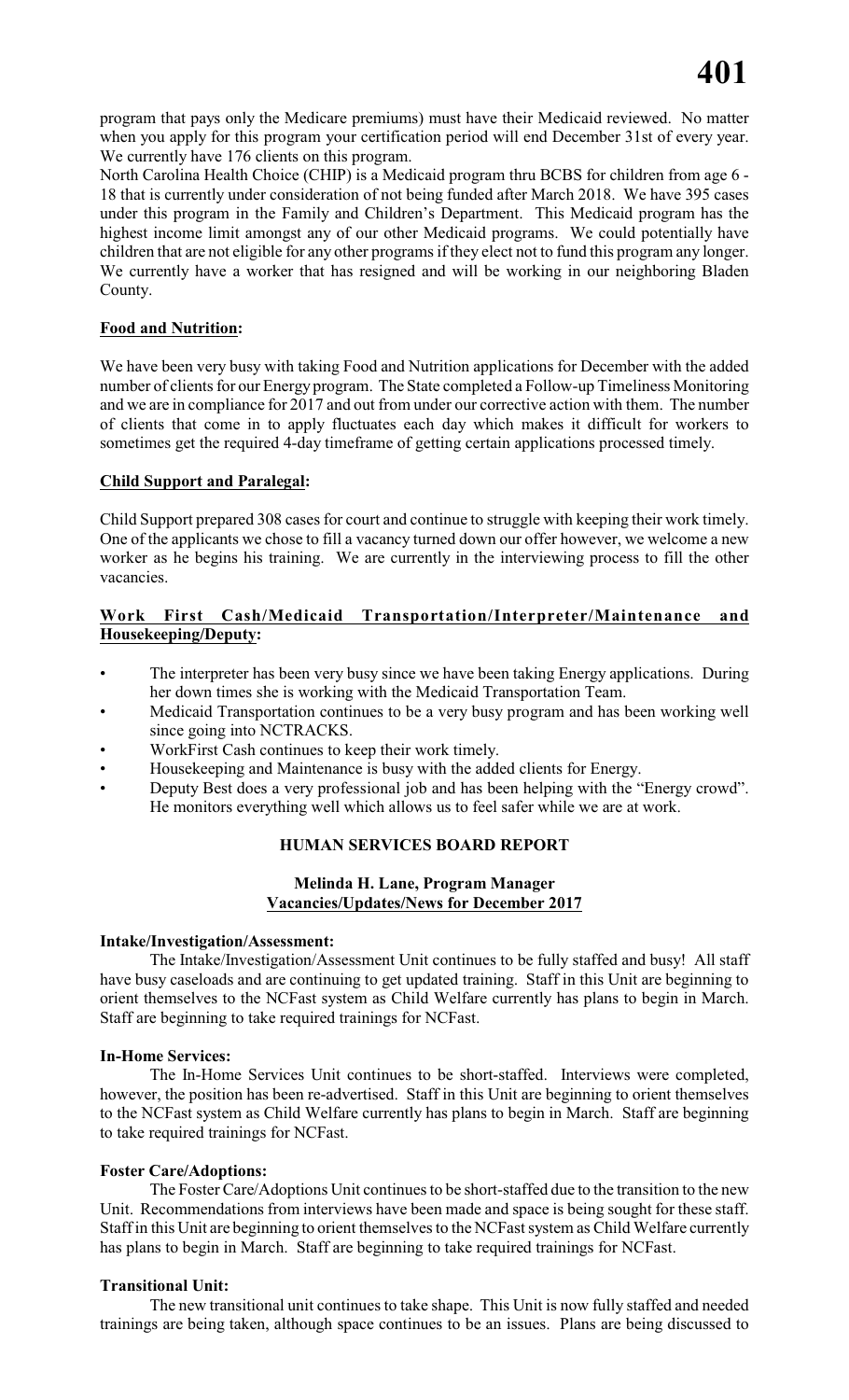begin active recruitment for more foster parents and adoptive parents with an event possible in the Spring of 2018. Staff in this Unit are beginning to orient themselves to the NCFast system as Child Welfare currently has plans to begin in March. Staff are beginning to take required trainings for NCFast.

# **Adult Services:**

The Adult Services Unit continues to be fully staffed and very busy. Cases are becoming more complex with more issues. Many members of this Unit are in training and cross-training in order to work together more efficiently.

# **Work First Employment:**

The Work First Employment Unit continues to work within the NCFAST system with daily issues. This Unit continues to assist with 200% and with CPS Intake coverage when needed.

# **Child Day Care:**

The Child Day Care Unit continues to be fully staffed. This Unit continues to work within the NCFAST system dealing with daily issues and updates.

### **Program Integrity:**

Program Integrity continues to work hard to get caught up with program integrity duties and cases. Five temporary workers continue to work fulltime taking Crisis Intervention Program applications and Low Income Energy Assistance Program applications. In December 122 applications were taken for CIP with 120 approvals and 441 applications were taken for LIEAP with 414 approvals. It appears these programs will continue to have funding through the month of January and most of February. Applications take longer to complete making it harder to see as many applicants during a day.

# **Agenda Item #17: APPOINTMENTS - COMMITTEE/BOARDS:**

June B. Hall, Clerk to the Board, requested the following appointments/reappointments/replacements be made to the following boards/committees.

| <b>COMMITTEE</b>                         | ZONE/<br>EB | PERSON(S)                | <b>EXPIR.</b><br><b>DATE</b> | <b>BOARD</b><br><b>ACTION</b>    |
|------------------------------------------|-------------|--------------------------|------------------------------|----------------------------------|
| <b>Planning Board</b>                    |             | Al Leonard (Resigned)    | 09-30-2017                   | <b>Mark Stocks</b>               |
| <b>Tourism Development Authority</b>     |             | Vacancy (Diane Ward)     | 12/2016                      | <b>Jeannie</b><br><b>Johnson</b> |
| Water and Sewer Advisory<br>Commissioner |             | Ned Hughes<br>(Resigned) | $06 - 02 - 2018$             | <b>Steve Long</b>                |

### **RECESS REGULAR SESSION and enter into COMBINATION MEETING of COLUMBUS COUNTY WATER and SEWER DISTRICTS I, II, III, IV and V BOARD MEETING:**

At 8:49 P.M., Commissioner Bullard made a motion to recess Regular Session and enter into a **combination meeting** of Columbus County Water and Sewer Districts I, II, III, IV and V Board Meeting, seconded by Commissioner Prevatte. The motion unanimously passed.

# **Agenda Item #18: COLUMBUS COUNTY WATER and SEWER DISTRICTS I, II, III, IV and V - APPROVAL of BOARD MEETING MINUTES:**

January 02, 2018 **Combination Meeting** of Columbus County Water and Sewer Districts I, II, III, IV and V Board Meeting **(5 sets)**

This information will be recorded in Minute Book Number 2 for each Water District, respectively.

## **ADJOURN COMBINATION MEETING of COLUMBUS COUNTY WATER and SEWER DISTRICTS I, II, III, IV and V BOARD MEETING:**

At 8:50 P.M., Commissioner Prevatte made a motion to adjourn the **combination meeting** of Columbus County Water and Sewer Districts I, II, III, IV and V Board Meeting and resume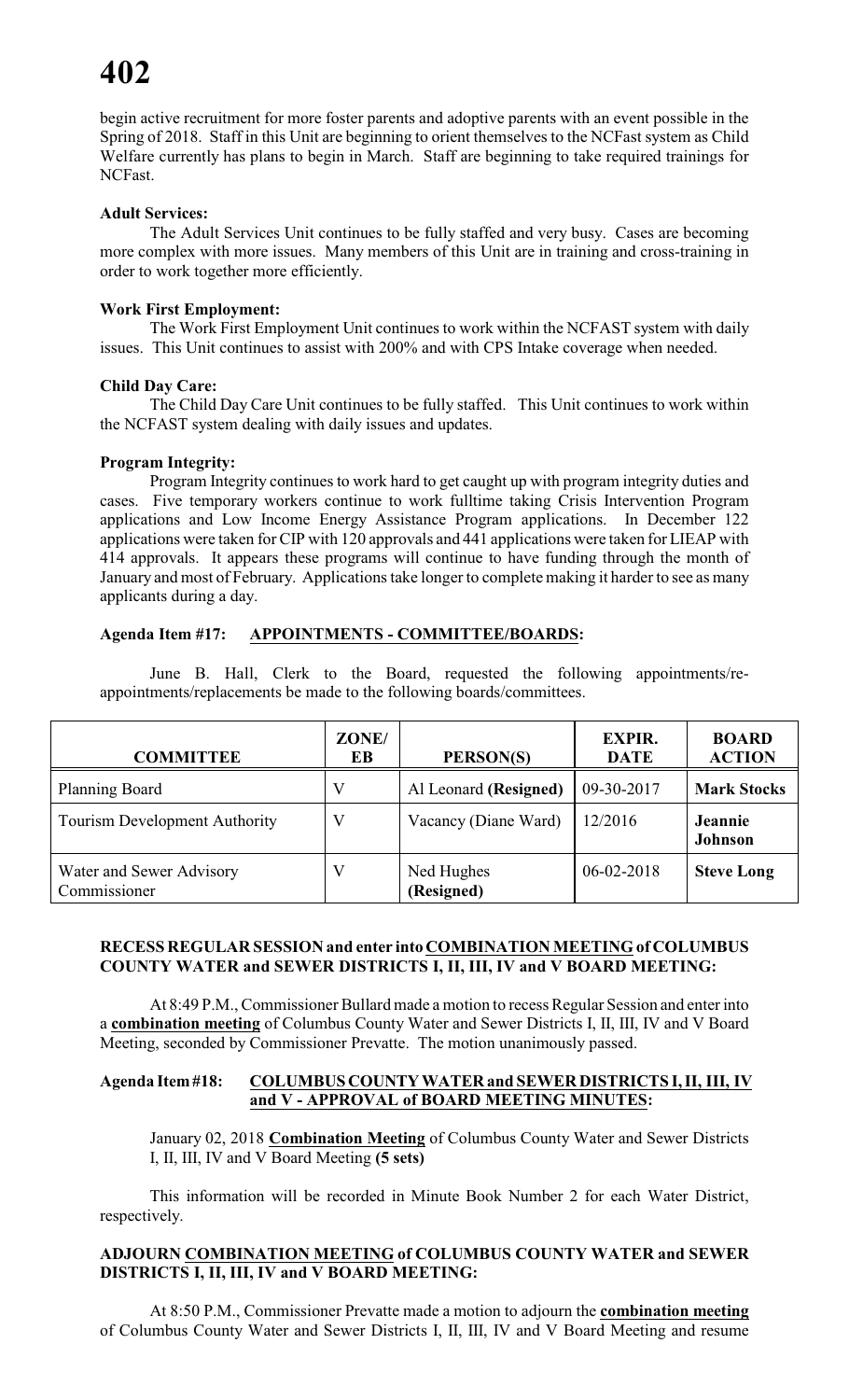Regular Session, seconded by Commissioner McDowell. The motion unanimously passed.

# **Agenda Item #19: CONSENT AGENDA ITEMS:**

Commissioner McDowell made a motion to approve the following Consent Agenda Items, seconded by Commissioner Russ. The motion unanimously passed

# A. **Budget Amendments:**

| <b>TYPE</b>         | <b>ACCOUNT</b> | <b>DETAILS</b>                         | <b>AMOUNT</b> |
|---------------------|----------------|----------------------------------------|---------------|
| <b>Expenditures</b> | 68-4520-599900 | <b>CCPC</b> - Purchase of Services     | (1,000)       |
|                     | 68-4520-512100 | Salaries/Wages - Regular               | 2,844         |
|                     | 68-4520-518100 | <b>FICA</b>                            | 302           |
|                     | 68-4520-518200 | Retirement                             | 120           |
|                     | 68-4520-518300 | Insurance                              | 2,314         |
|                     | 68-4520-532200 | <b>Internet Service Providers</b>      | (300)         |
|                     | 68-4520-538900 | <b>Security Services</b>               | 200           |
|                     | 68-4520-539400 | <b>Cleaning Services</b>               | (500)         |
|                     | 68-4520-539900 | Other Services and Maint - Landscaping | 1,656         |
|                     | 68-4520-539800 | Landscaping                            | (1,400)       |
|                     | 68-4520-548100 | <b>Central Services</b>                | (1,636)       |
|                     | 68-4520-550010 | Capital Outlay                         | (3,700)       |
|                     | 68-4520-521200 | Uniform and Clothing                   | 100           |
| <b>Revenues</b>     | 68-3452-430103 | Partnership For Children               | (1,000)       |
| <b>Expenditures</b> | 10-4190-555000 | Equipment                              | 12,858        |
| <b>Revenues</b>     | 10-3991-499101 | <b>Fund Balance Appropriated</b>       | 12,858        |
| <b>Expenditures</b> | 67-4925-533000 | Utilities                              | 11,805        |
|                     | 67-4925-550000 | Capital Outlay                         | 13,245        |
|                     | 67-4925-535110 | M&R Bldg/Grds                          | 1,548         |
| <b>Revenues</b>     | 67-3834-486020 | <b>Tabor City Revenues</b>             | 6,623         |
|                     | 67-3834-486010 | Rents                                  | 19,975        |

# B. **Tax Refunds and Releases:**

| Property Value        |                                                                    | Amount: | \$609.40 |                        |                                                                                 |           |       |          |
|-----------------------|--------------------------------------------------------------------|---------|----------|------------------------|---------------------------------------------------------------------------------|-----------|-------|----------|
|                       | Barnhill, Peggy Sue                                                |         |          | <b>PROPERTY: 00000</b> |                                                                                 | Total:    |       | \$624.54 |
|                       | Value: \$75,702.00 Year: 2017                                      |         |          | Account:               | 01-01330                                                                        | Bill#:    | 49215 |          |
|                       | Release business equipment. Sold. Release Whiteville Rescue(15.14) |         |          |                        |                                                                                 |           |       |          |
| Property Value        |                                                                    |         |          |                        |                                                                                 | Amount:   |       | \$233.45 |
|                       | Bullard Archie (Dec) & Tiny M.                                     |         |          | <b>PROPERTY: 00000</b> |                                                                                 | Total:    |       | \$349.45 |
|                       | Value: \$29,000.00 Year: 2017 Account:                             |         |          |                        | 10-01520                                                                        | $Bill#$ : | 10503 |          |
|                       |                                                                    |         |          |                        | Release value and user fee. Home flooded in hurricane Matthew. Release Columbus |           |       |          |
| Rescue(5.80)          |                                                                    |         |          |                        |                                                                                 |           |       |          |
| Property Value        |                                                                    |         |          |                        |                                                                                 | Amount:   |       | \$547.17 |
| Campbell, AW          |                                                                    |         |          | <b>PROPERTY: 755</b>   |                                                                                 | Total:    |       | \$560.67 |
|                       | Value: \$7,500.00 Year: 08-17                                      |         |          | Account:               | 01-12060                                                                        | $Bill#$ : | 99999 |          |
|                       |                                                                    |         |          |                        | Release value sold at tax sale for legal fees. Release Whiteville Rescue(13.50) |           |       |          |
| <b>Property Value</b> |                                                                    |         |          |                        |                                                                                 | Amount:   |       | \$16.10  |
|                       | Canady, Dianna H.                                                  |         |          | <b>PROPERTY: 6512</b>  |                                                                                 | Total:    |       | \$18.10  |
| Value: $$0.00$        |                                                                    | Year:   | 2017     | Account:               | 03-04107                                                                        | $Bill#$ : | 54261 |          |
|                       |                                                                    |         |          |                        |                                                                                 |           |       |          |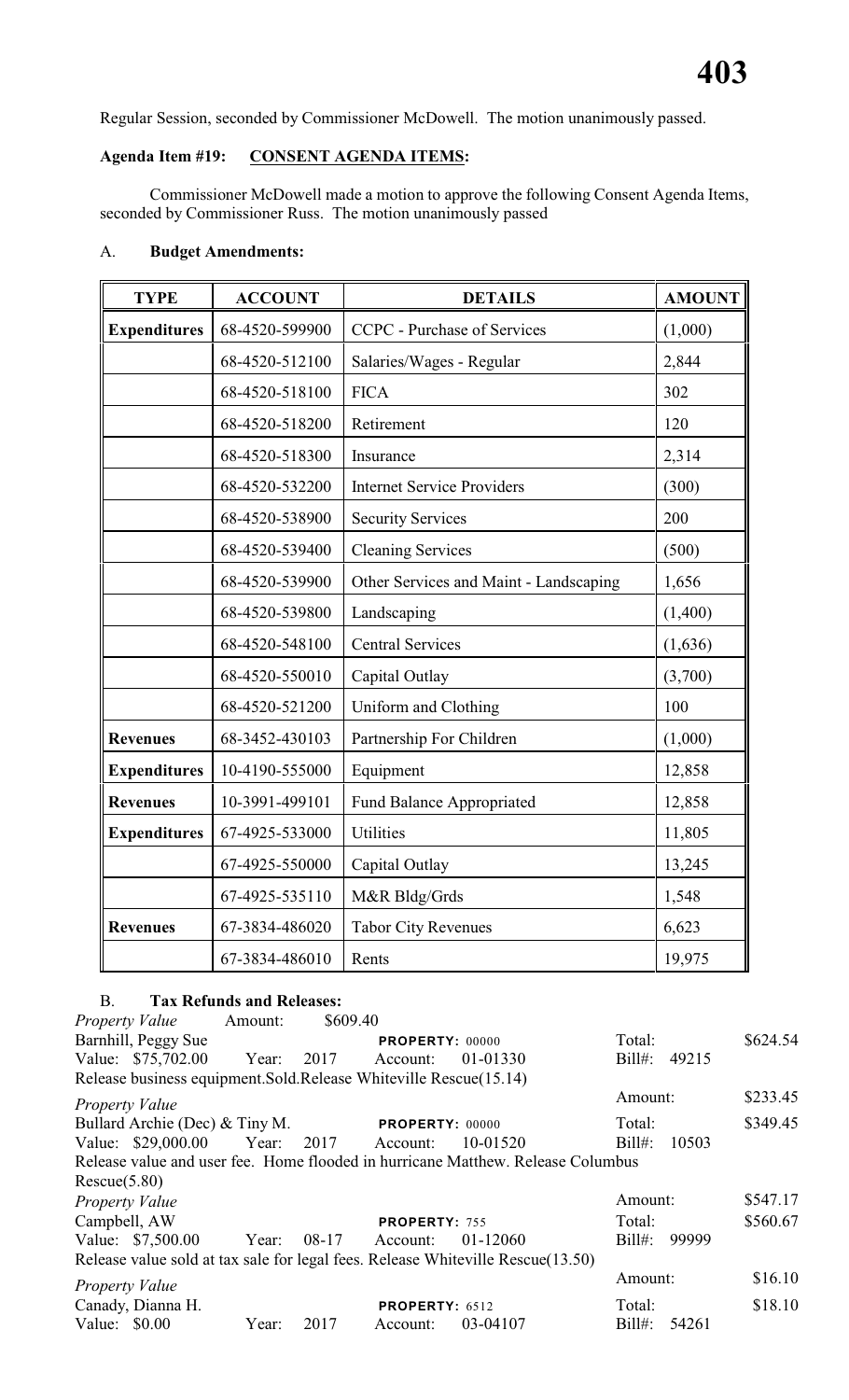Release portion of value. Acres corrected for 2017. Release Old Dock (1.60) release Columbus Rescue(.40) *Property Value* \$50.15 Coleman, James Chadwick **PROPERTY:** 88271 Total: \$58.88 Value: \$6,230.00 Year: 2017 Account: 15-03344 Bill#: 55968 Release value of boat. Listed in SC. Release Acme Delco(7.48) release Columbus Rescue(1.25) *Property Value* \$396.87 Cox, Jonathan Kyle **PROPERTY:** 10550 Total: \$456.03 Value: \$49,300.00 Year: 2017 Account: 06-00738 Bill#: 56799 Release portion of value. SHB Billed at LU value. Release Yam City Fire(49.30) release Columbus Rescue(9.86) *Property Value* \$185.96 Cox, Jonathan Kyle **PROPERTY:** 75125 Total: \$190.58 Value: \$23,100.00 Year: 2017 Account: 01-07208 Bill#: 56786 Release portion of value. SHB Billed at LU value. release Columbus Rescue(4.62) *Property Value* \$12.08 Cox, Kyle A **PROPERTY:** 13449 Total: \$13.88 Value: \$1,500.00 Year: 2017 Account: 07-01916 Bill#: 56813 Release portion of value. SHB Billed at LU value. Release Yam City (1.50) release Columbus Rescue(.30) *Property Value* \$227.82 Cox, Kyle A **PROPERTY**: 30035 Total: \$261.78 Value: \$28,300.00 Year: 2017 Account: 16-04440 Bill#: 56825 Release portion of value. SHB Billed at LU value. Release Yam City (28.30) release Columbus Rescue(5.66) *Property Value* \$151.34 Cox, Kyle A **PROPERTY**: 97510 Total: \$173.90 Value: \$18,800.00 Year: 2017 Account: 16-04440 Bill#: 56824 Release portion of value. SHB Billed at LU value. Release Yam City (18.80) release Columbus Rescue(3.76) *Property Value* \$6.54 Ezzell, Jerry Lynn **PROPERTY:** 00000 Total: \$7.37 Value: \$813.00 Year: 2017 Account: 02-00337 Bill#: 60422 Release value of boat. Not completely deleted out of system in 2016. Release Whiteville Rescue(.16) release late list(.67) *Property Value* \$280.70 Fowler, Dustin Kyle **PROPERTY:** 88969 Total: \$308.60 Value: \$34,870.00 Year: 2017 Account: 09-02333 Bill#: 61788 Release portion of property value. Should be \$12,930. Release Williams Fire(20.92) release Columbus Rescue(6.98) *Property Value* \$304.29 Gold Leaf Investments, LLC **PROPERTY:** 11888 Total: \$311.85 Value: \$37,800.00 Year: 2017 Account: 06-00564 Bill#: 63780 Release portion of value. SHB billed at LU value. Release Columbus Rescue(7.56) *Property Value* \$359.03 Gold Leaf Investments, LLC **PROPERTY:** 98516 Total: \$412.55 Value: \$44,600.00 Year: 2017 Account: 06-00564 Bill#: 63779 Release portion of value. SHB biilled at LU value. Release Yam City(44.60) release Columbus Rescue(8.92) *Property Value* \$45.28 **Iron Hill Nursery <b>PROPERTY:** 00000 Total: \$54.77 Value: \$5,625.00 Year: 2017 Account: 09-02329 Bill#: 69806 Release value of business equipment. Closed for 4 years. Release Williams Fire(3.38) release Columbus Rescue(1.13) release late list(4.98) *Property Value* \$362.25 Lewis, William M & Jolene **PROPERTY:** 3140 Total: \$407.25 Value: \$111,600.00 Year: 2017 Account: 01-53160 Bill#: 73760 Release portion of value. Should have gotten Veterans exemption. Release North Whiteville(36.00) release Whiteville Rescue(9.00)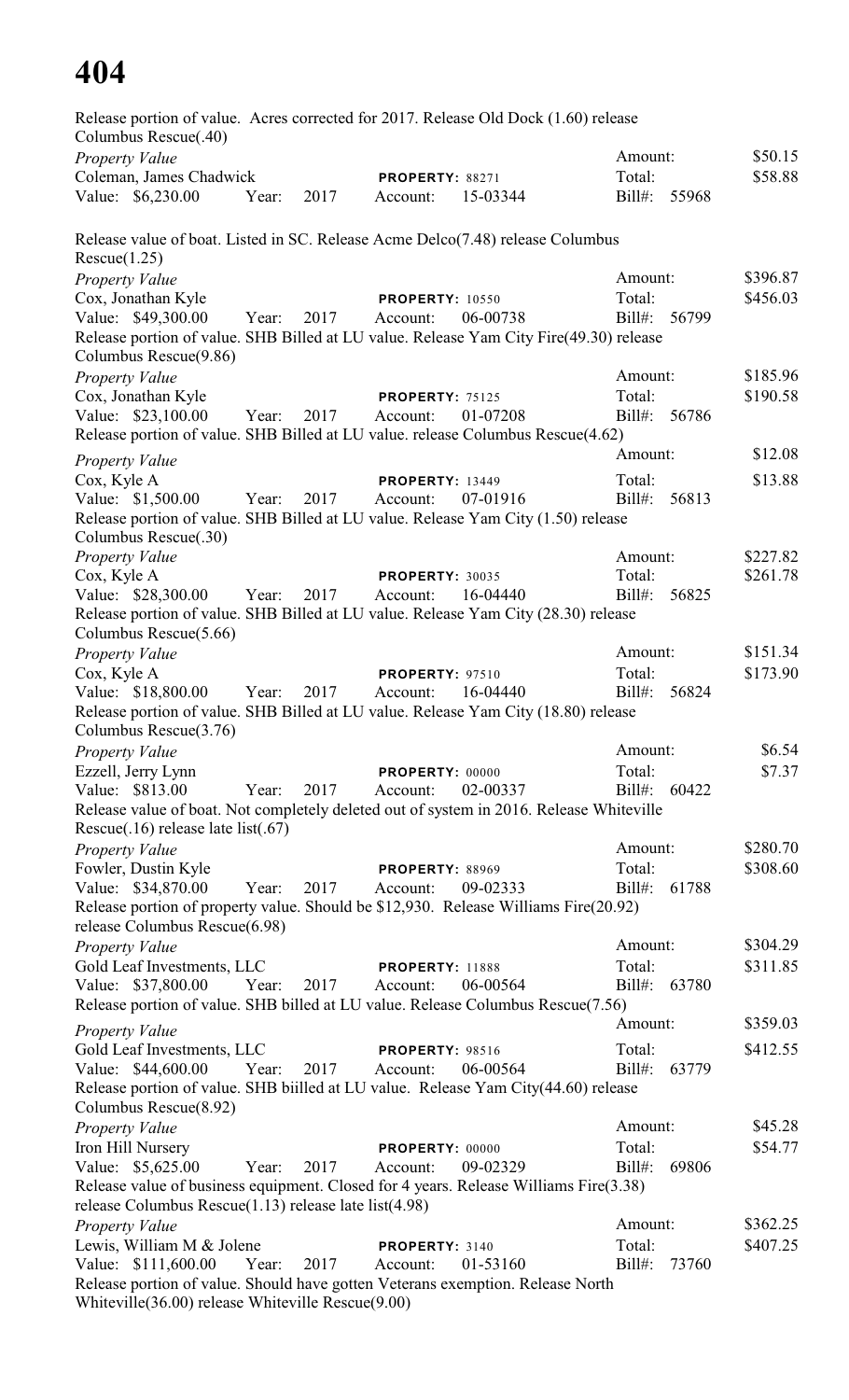| Property Value                                                                                                                    |       |         |                             |          | Amount:      |       | \$42.14    |
|-----------------------------------------------------------------------------------------------------------------------------------|-------|---------|-----------------------------|----------|--------------|-------|------------|
| Livingston Beatrice                                                                                                               |       |         | PROPERTY: 00000             |          | Total:       |       | \$419.51   |
| Value: \$1,000.00                                                                                                                 | Year: | 2017    | Account:                    | 10-02443 | Bill#:       | 99999 |            |
| Release value of property yrs 09-10 & 16-16 House is not liveable. Release Columbus<br>Rescue $(1.04)$ release late list $(4.33)$ |       |         |                             |          |              |       |            |
| Property Value                                                                                                                    |       |         |                             |          | Amount:      |       | \$26.64    |
| Long, Samuel Jonathan                                                                                                             |       |         | PROPERTY: 74427             |          | Total:       |       | \$32.22    |
| Value: \$3,309.00                                                                                                                 | Year: | 2017    | Account:                    | 11-04215 | Bill#:       | 74427 |            |
| Release value of boat. Not completely deleted out system. Release Hallsboro Fire(1.99)                                            |       |         |                             |          |              |       |            |
| release Columbus Rescue(.66) release late list(2.93)                                                                              |       |         |                             |          |              |       |            |
| Property Value                                                                                                                    |       |         |                             |          | Amount:      |       | \$235.05   |
| Norton, Rex                                                                                                                       |       |         | <b>PROPERTY: 79288</b>      |          | Total:       |       | \$2,241.40 |
| Value: \$2,530.00                                                                                                                 | Year: | 08-17   | Account:                    | 13-31437 | Bill#:       | 99999 |            |
| Release value Sold in 2000. Release Klondyke Fire(22.57) release Columbus                                                         |       |         |                             |          |              |       |            |
| Rescue $(6.46)$ release Water III $(23.43)$ release late list $(25.89)$                                                           |       |         |                             |          |              |       |            |
| <b>Property Value</b>                                                                                                             |       |         |                             |          | Amount:      |       | \$547.17   |
| Powell, Lin                                                                                                                       |       |         | PROPERTY: 2741              |          | Total:       |       | \$560.67   |
| Value: \$7,500.00                                                                                                                 | Year: | $08-17$ | Account:                    | 01-71863 | Bill#:       | 99999 |            |
| Release value sold at tax sale for legal fees. Release Whiteville Rescue(13.50)                                                   |       |         |                             |          |              |       |            |
| Property Value                                                                                                                    |       |         |                             |          | Amount:      |       | \$33.81    |
| Reo Solutions, Inc.                                                                                                               |       |         | <b>PROPERTY: 18204</b>      |          | Total:       |       | \$34.65    |
| Value: \$4,200.00                                                                                                                 | Year: | 2015    | Account:                    | 10-05638 | Bill#:       | 53541 |            |
| Release value. Sold at tax sale in 2015. Release Columbus Rescue(84)                                                              |       |         |                             |          |              |       |            |
|                                                                                                                                   |       |         |                             |          | Amount:      |       | \$8.86     |
| Property Value<br>Sellers, Charles Patrick                                                                                        |       |         |                             |          | Total:       |       | \$10.84    |
| Value: \$1,100.00                                                                                                                 | Year: | 2017    | PROPERTY: 00000<br>Account: | 13-04047 | $Bill#$ :    | 85702 |            |
| Release value of boat. Wasn't completely deleted out the system. Release Klondyke                                                 |       |         |                             |          |              |       |            |
| Fire(.77) release Columbus Rescue(.22) release late list(.99)                                                                     |       |         |                             |          |              |       |            |
| Property Value                                                                                                                    |       |         |                             |          | Amount:      |       | \$6.52     |
| Stephens, Mitchell E & Mary                                                                                                       |       |         | PROPERTY: 00000             |          | Total:       |       | \$7.98     |
| Value: \$810.00                                                                                                                   | Year: | 2017    | Account:                    | 01-89540 | Bill#: 89765 |       |            |
| Release value of boat. Listed in Brunswick Co. Release Klondyke Fire(.57) release                                                 |       |         |                             |          |              |       |            |
| Columbus Rescue(.16) release late list(.73)                                                                                       |       |         |                             |          |              |       |            |
| Property Value                                                                                                                    |       |         |                             |          | Amount:      |       | \$40.26    |
| Yates, Mattie c\o Robert Yates                                                                                                    |       |         | PROPERTY: 00000             |          | Total:       |       | \$41.26    |
| Value: \$2,500.00                                                                                                                 | Year: | 2015    | Account:                    | 10-19380 | $Bill#$ :    | 99999 |            |
| Release value. Sold at tax sale in 2015. Property#61931&61941. Release Columbus                                                   |       |         |                             |          |              |       |            |
| Rescue(1.00)                                                                                                                      |       |         |                             |          |              |       |            |
| <b>Property Value</b>                                                                                                             |       |         |                             |          | Amount:      |       | \$203.67   |
| Yates, Robert                                                                                                                     |       |         | <b>PROPERTY: 18455</b>      |          | Total:       |       | \$208.73   |
| Value: \$25,300.00                                                                                                                | Year: | 2015    | Account:                    | 10-19404 | Bill#:       | 67037 |            |
| Release value. Sold at tax sale in 2015. Release Columbus Rescue(5.06)                                                            |       |         |                             |          |              |       |            |
| Refunds                                                                                                                           |       |         |                             |          | Amount:      |       | \$0.00     |
| Alpha L. Formyduval Trust                                                                                                         |       |         | PROPERTY: 6866              |          | Total:       |       | \$203.00   |
| Value: \$0.00                                                                                                                     | Year: | 2017    | Account:                    | 03-01746 | $Bill#$ :    | 47898 |            |
| Refund user fee.                                                                                                                  |       |         |                             |          |              |       |            |
|                                                                                                                                   |       |         |                             |          | Amount:      |       | \$0.00     |
| Refunds                                                                                                                           |       |         |                             |          |              |       |            |
| Cox, Howard Lofton Sr                                                                                                             |       |         | <b>PROPERTY: 12825</b>      |          | Total:       |       | \$16.92    |
| Value: \$0.00                                                                                                                     | Year: | 2017    | Account:                    | 07-02700 | $Bill#$ :    | 56766 |            |
| Refund portion of user fee.                                                                                                       |       |         |                             |          | Amount:      |       | \$0.00     |
| Refunds                                                                                                                           |       |         |                             |          |              |       |            |
| Heavener, Vickie                                                                                                                  |       |         | <b>PROPERTY: 88311</b>      |          | Total:       |       | \$203.00   |
| Value: \$0.00                                                                                                                     | Year: | 2017    | Account:                    | 15-01948 | $Bill#$ :    | 67382 |            |
| Refund user fee. House is vacant.                                                                                                 |       |         |                             |          |              |       |            |
| Refunds                                                                                                                           |       |         |                             |          | Amount:      |       | \$0.00     |
| Owens, Lisa Renee                                                                                                                 |       |         | PROPERTY: 9819              |          | Total:       |       | \$411.00   |
| Value: \$0.00                                                                                                                     | Year: | $16-17$ | Account:                    | 05-02742 | $Bill#$ :    | 99999 |            |
| Refund user fees.                                                                                                                 |       |         |                             |          |              |       |            |
| Refunds                                                                                                                           |       |         |                             |          | Amount:      |       | \$0.00     |
| Rodriguez, Everardo Torres & Reyna                                                                                                |       |         | <b>PROPERTY: 17709</b>      |          | Total:       |       | \$116.00   |
| Value: \$0.00                                                                                                                     | Year: | 2017    | Account:                    | 10-03643 | Bill#:       | 84437 |            |
|                                                                                                                                   |       |         |                             |          |              |       |            |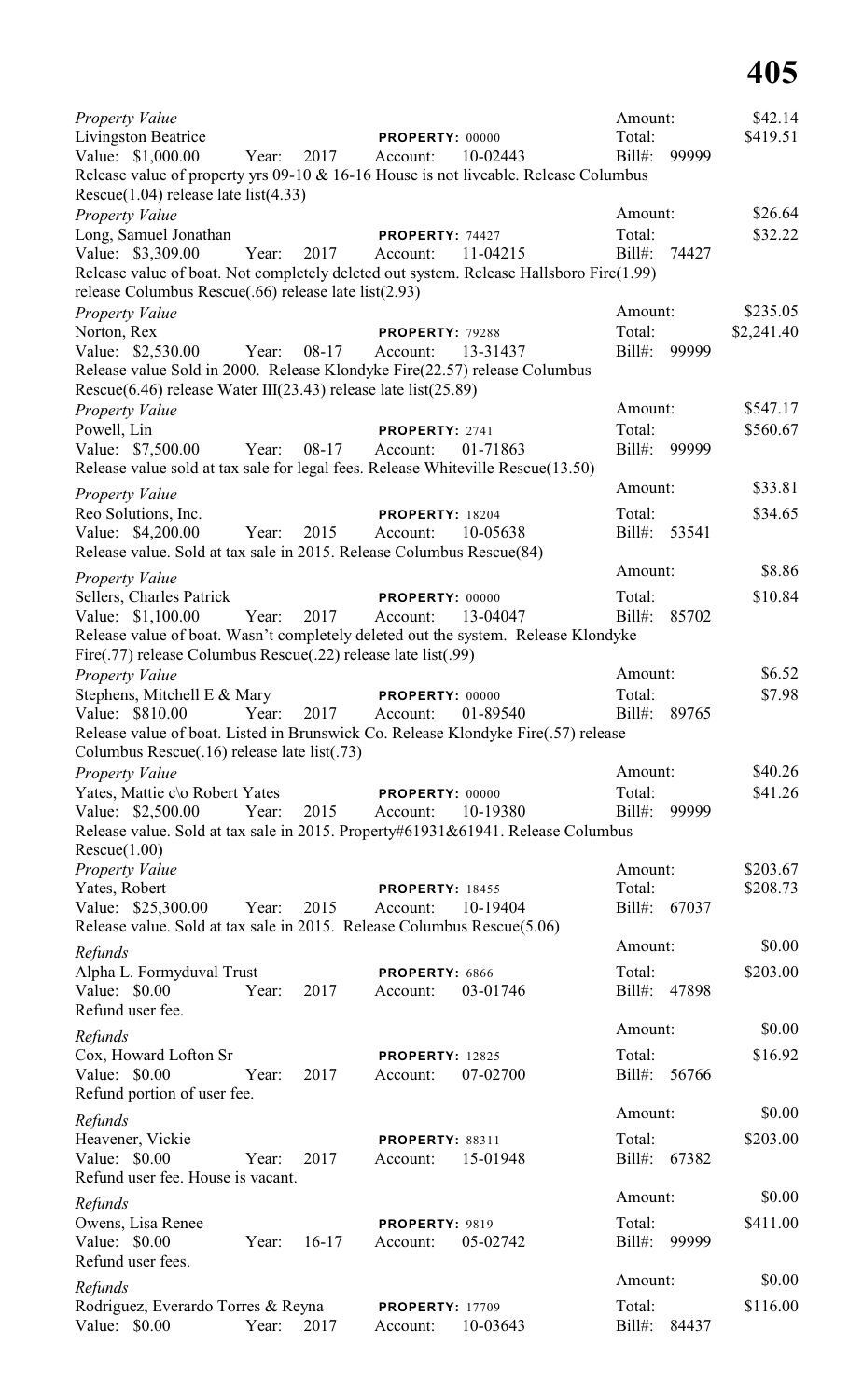Refund user fee. D/W is vacant.

| User Fee                                                                                                    |                                                | Amount:                           | \$0.00             |
|-------------------------------------------------------------------------------------------------------------|------------------------------------------------|-----------------------------------|--------------------|
| Andrews, Barry Lee & Teresa Lewis PROPERTY: 92450<br>Value: \$0.00<br>Year:<br>2017                         | 11-03028<br>Account:                           | Total:<br>Bill#: 48071            | \$203.00           |
| Release user fee. Storage bldg doesn't have a can.                                                          |                                                |                                   |                    |
| User Fee                                                                                                    |                                                | Amount:                           | \$0.00             |
| Bailey, John G. & Barbara<br>Value: \$0.00<br>2017<br>Year:<br>Release user fee. Bldgs vacant.              | <b>PROPERTY: 81910</b><br>03-05517<br>Account: | Total:<br>Bill#: 48526            | \$406.00           |
| User Fee                                                                                                    |                                                | Amount:                           | \$0.00             |
| Barnes, James (Dec) & Donna<br>Value: \$0.00<br>2017<br>Year:<br>Release user fee. S/W vacant.              | PROPERTY: 00000<br>09-00361<br>Account:        | Total:<br>Bill#: 49028            | \$203.00           |
| User Fee<br>Barron, Lisa                                                                                    | PROPERTY: 6468                                 | Amount:<br>Total:                 | \$0.00<br>\$203.00 |
| 2017<br>Value: \$0.00<br>Year:<br>Release user fee. House is vacant.                                        | 03-04049<br>Account:                           | Bill#: 49307                      |                    |
|                                                                                                             |                                                | Amount:                           | \$0.00             |
| User Fee<br>Benton, Lloyd W<br>Value: \$0.00<br>2017<br>Year:<br>Release user fee. Vacant.                  | <b>PROPERTY: 15340</b><br>09-01280<br>Account: | Total:<br>Bill#: 50261            | \$203.00           |
| User Fee                                                                                                    |                                                | Amount:                           | \$0.00             |
| Best, Hubert L. (Jr) & Crystal<br>Value: $$0.00$<br>Year:<br>2017<br>Release user fee. Vacant.              | <b>PROPERTY: 20636</b><br>12-03341<br>Account: | Total:<br>Bill#: 50422            | \$203.00           |
| User Fee                                                                                                    |                                                | Amount:                           | \$0.00             |
| Best, Hubert Lee (Jr)<br>2017<br>Value: \$0.00<br>Year:<br>Release user fee. Vacant.                        | <b>PROPERTY: 22186</b><br>12-02032<br>Account: | Total:<br>Bill#: 50423            | \$203.00           |
| User Fee                                                                                                    |                                                | Amount:                           | \$0.00             |
| Bowen, Elton J & Carolyn S<br>Value: \$0.00<br>Year:<br>2017<br>Release user fee. Vacant.                   | PROPERTY: 513<br>01-06183<br>Account:          | Total:<br>$Bill#$ :<br>51407      | \$203.00           |
| User Fee                                                                                                    |                                                | Amount:                           | \$0.00             |
| Bradley, Ramona<br>Value: $$0.00$<br>2017<br>Year:<br>Release user fee. House vacant.                       | PROPERTY: 75773<br>14-02375<br>Account:        | Total:<br>Bill#: 51647            | \$203.00           |
| User Fee                                                                                                    |                                                | Amount:                           | \$0.00             |
| Bright, James Allen<br>Value: \$0.00<br>2017<br>Year:<br>Release user fee. Vacant.                          | <b>PROPERTY: 20211</b><br>11-03820<br>Account: | Total:<br>Bill#: 51810            | \$203.00           |
| User Fee                                                                                                    |                                                | Amount:                           | \$0.00             |
| Bullard, Paul Levon<br>Value: $$0.00$<br>2017<br>Year:<br>Release user fee. Vacant.                         | <b>PROPERTY: 17434</b><br>10-01760<br>Account: | Total:<br>Bill#: 53124            | \$116.00           |
| User Fee                                                                                                    |                                                | Amount:                           | \$0.00             |
| Burns, W O (Heirs)<br>Value: $$0.00$<br>Year:<br>2017<br>Release user fee. House is vacant.                 | <b>PROPERTY: 27869</b><br>15-07980<br>Account: | Total:<br>Bill#: 53430            | \$203.00           |
|                                                                                                             |                                                |                                   |                    |
| User Fee<br>Caines, Carl Howard<br>Value: \$0.00<br>Year:<br>2017                                           | <b>PROPERTY: 23751</b><br>13-06280<br>Account: | Amount:<br>Total:<br>Bill#: 53917 | \$0.00<br>\$203.00 |
| Release user fee. Has commercial hauler.                                                                    |                                                | Amount:                           | \$0.00             |
| User Fee<br>Caines, Charles & Iris<br>Value: \$0.00<br>Year:<br>2017<br>Release user fee. Commercial Hauler | <b>PROPERTY: 23752</b><br>13-06300<br>Account: | Total:<br>Bill#: 53921            | \$203.00           |
| User Fee                                                                                                    |                                                | Amount:                           | \$0.00             |
|                                                                                                             |                                                |                                   |                    |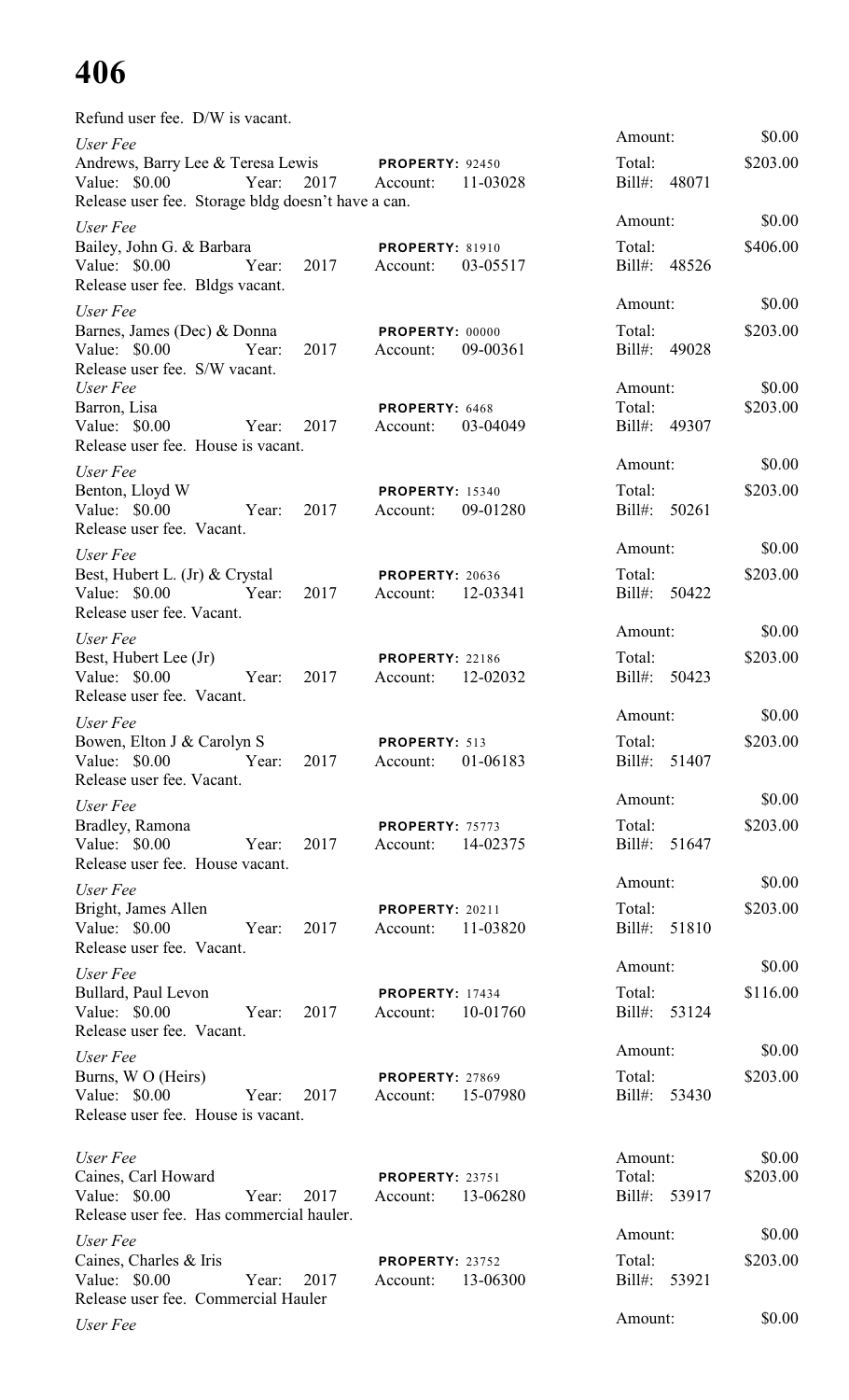| Caines, Charles Kenneth & Iris<br>Value: \$0.00                                                   | Year: | 2017 | <b>PROPERTY: 96152</b><br>Account: | 13-03374 | Total:<br>Bill#:       | 53926 | \$203.00           |
|---------------------------------------------------------------------------------------------------|-------|------|------------------------------------|----------|------------------------|-------|--------------------|
| Release user fee. Commercial hauler.                                                              |       |      |                                    |          | Amount:                |       | \$0.00             |
| User Fee                                                                                          |       |      |                                    |          | Total:                 |       | \$203.00           |
| Caines, Hazel (Heirs)<br>Value: $$0.00$<br>Release user fee.  Has commercial hauler.              | Year: | 2017 | PROPERTY: 23758<br>Account:        | 13-06400 | Bill#: 53947           |       |                    |
| User Fee                                                                                          |       |      |                                    |          | Amount:                |       | \$0.00             |
| Campbell, Willimenia & Emeka Butler PROPERTY: 25499<br>Value: \$0.00<br>Release user fee. Vacant. | Year: | 2017 | Account:                           | 13-02035 | Total:<br>Bill#: 54232 |       | \$116.00           |
| User Fee                                                                                          |       |      |                                    |          | Amount:                |       | \$0.00             |
| Cartret Jeff & Geraldine<br>Value: \$0.00<br>Release user fee. Vacant.                            | Year: | 2017 | PROPERTY: 75347<br>Account:        | 09-03556 | Total:<br>$Bill#$ :    | 54750 | \$203.00           |
| User Fee                                                                                          |       |      |                                    |          | Amount:                |       | \$0.00             |
| Clark, Gary Dale                                                                                  |       |      | PROPERTY: 6575                     |          | Total:                 |       | \$161.36           |
| Value: \$0.00<br>Release portion of user fee. Vacant.                                             | Year: | 2017 | Account:                           | 03-02960 | Bill#: 55516           |       |                    |
| User Fee                                                                                          |       |      |                                    |          | Amount:                |       | \$0.00             |
| Clemmons, Joseph W.<br>Value: \$0.00<br>Release user fee. Vacant.                                 | Year: | 2017 | PROPERTY: 20095<br>Account:        | 11-01828 | Total:<br>Bill#: 55614 |       | \$203.00           |
| User Fee                                                                                          |       |      |                                    |          | Amount:                |       | \$0.00             |
| Connor, Tina Jean                                                                                 |       |      | PROPERTY: 00000                    |          | Total:                 |       | \$847.00           |
| Value: $$0.00$<br>Release user fees. Discovery Run.                                               | Year: | 2017 | Account:                           | 09-02405 | Bill#:                 | 99999 |                    |
| User Fee<br>Cox. Phillip Condo                                                                    |       |      |                                    |          | Amount:<br>Total:      |       | \$0.00<br>\$406.00 |
| Value: \$0.00<br>Release user fee. Dwelling vacant.                                               | Year: | 2017 | <b>PROPERTY: 12807</b><br>Account: | 07-2883  | Bill#:                 | 56865 |                    |
| User Fee                                                                                          |       |      |                                    |          | Amount:                |       | \$0.00             |
| Dew, Larry G & Celia B<br>Value: \$0.00<br>Release user fee. Shop vacant.                         | Year: | 2017 | <b>PROPERTY: 87456</b><br>Account: | 01-04054 | Total:<br>$Bill#$ :    | 58274 | \$203.00           |
| User Fee                                                                                          |       |      |                                    |          | Amount:                |       | \$0.00             |
| Elkins, Wanda Brown<br>Value: \$0.00<br>Release user fee. Vacant.                                 | Year: | 2017 | <b>PROPERTY: 26299</b><br>Account: | 14-04900 | Total:<br>Bill#:       | 59737 | \$203.00           |
| User Fee                                                                                          |       |      |                                    |          | Amount:                |       | \$0.00             |
| Foley, Jenna<br>Value: \$0.00<br>Release user fee. Didn't have can for 2017.                      | Year: | 2017 | PROPERTY: 98528<br>Account:        | 10-04338 | Total:<br>$Bill#$ :    | 61458 | \$203.00           |
| User Fee                                                                                          |       |      |                                    |          | Amount:                |       | \$0.00             |
| Gore, Jerry L<br>Value: \$0.00<br>Release user fee. Dwelling vacant.                              | Year: | 2017 | <b>PROPERTY: 13064</b><br>Account: | 07-06400 | Total:<br>$Bill#$ :    | 64204 | \$406.00           |
| User Fee                                                                                          |       |      |                                    |          | Amount:                |       | \$0.00             |
| Graham, Macey                                                                                     |       |      | PROPERTY: 83907                    |          | Total:                 |       | \$203.00           |
| Value: \$0.00<br>Release user fee. House is vacant.                                               | Year: | 2017 | Account:                           | 13-00916 | Bill#:                 | 64921 |                    |
| User Fee                                                                                          |       |      |                                    |          | Amount:                |       | \$0.00             |
| Hammond, Elbert Dane (ETAL)<br>Value: \$0.00<br>Release user fee. Incomplete.                     | Year: | 2017 | PROPERTY: 78863<br>Account:        | 16-07063 | Total:<br>$Bill#$ :    | 66153 | \$203.00           |
| User Fee                                                                                          |       |      |                                    |          | Amount:                |       | \$0.00             |
| Henry O Milligan revocable Trust<br>Value: \$0.00<br>Release user fee. House is vacant.           | Year: | 2017 | PROPERTY: 77494<br>Account:        | 07-03623 | Total:<br>Bill#:       | 67589 | \$203.00           |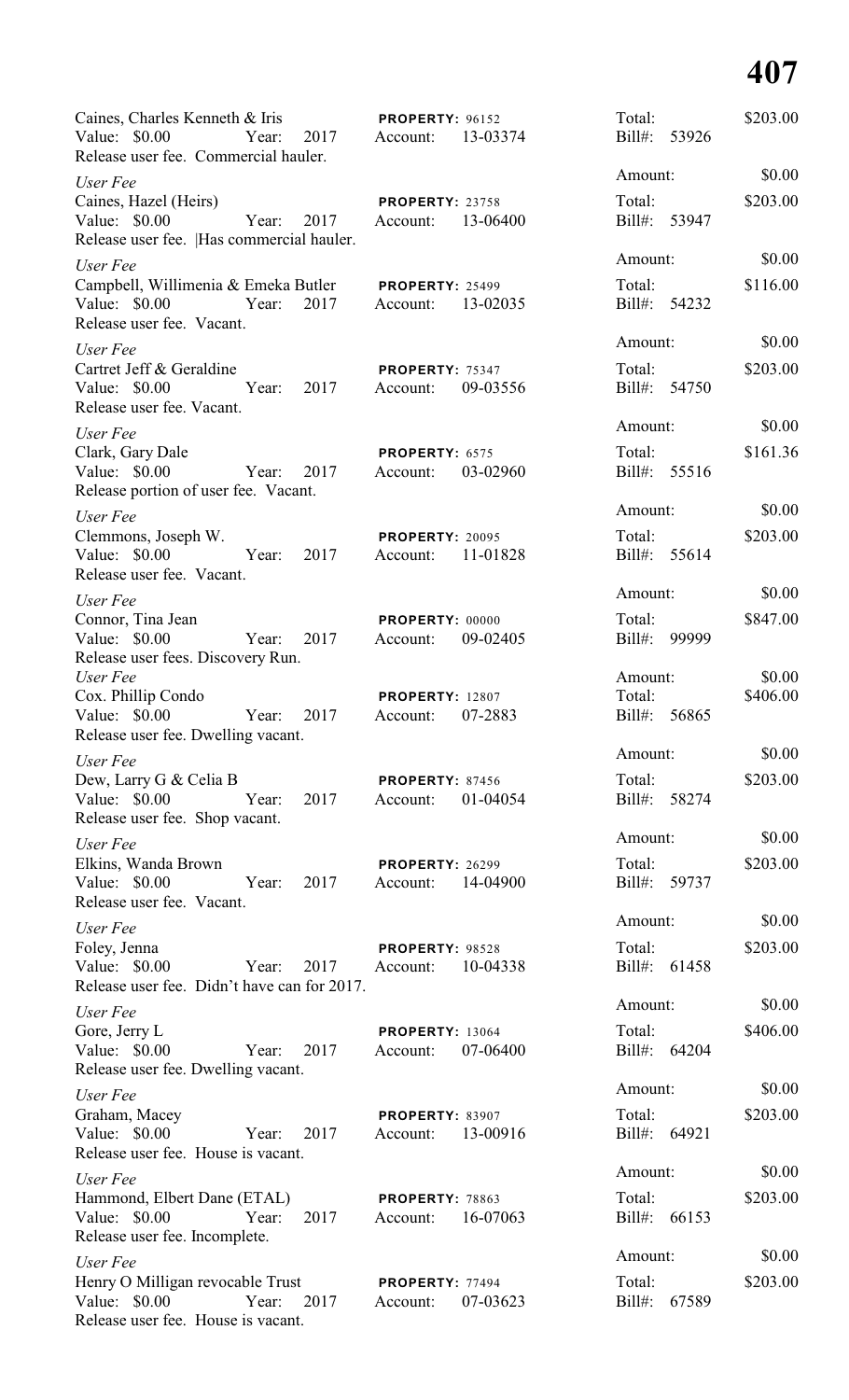| User Fee                                                                                                                         |                     |                                               |          | Amount:                           | \$0.00             |
|----------------------------------------------------------------------------------------------------------------------------------|---------------------|-----------------------------------------------|----------|-----------------------------------|--------------------|
| Hinson, Nancy J<br>Value: \$0.00<br>Release user fee. House is vacant.                                                           | 2017<br>Year:       | <b>PROPERTY: 24567</b><br>Account:            | 13-19345 | Total:<br>Bill#: 68537            | \$203.00           |
| User Fee<br>Inman, Neil Craig<br>Value: \$0.00<br>Year:                                                                          | 2017                | PROPERTY: 2703<br>Account:                    | 01-46058 | Amount:<br>Total:<br>Bill#: 69745 | \$0.00<br>\$203.00 |
| Release user fee. Vacant.                                                                                                        |                     |                                               |          |                                   |                    |
| User Fee                                                                                                                         |                     |                                               |          | Amount:<br>Total:                 | \$0.00             |
| Laforte, Laurie Kendrick & Edna<br>Value: \$0.00<br>Year:<br>Release user fees. Sold at tax sale in 2015.                        | $12 - 17$           | <b>PROPERTY: 27308</b><br>Account:            | 14-04157 | Bill#: 99999                      | \$1,027.71         |
| User Fee                                                                                                                         |                     |                                               |          | Amount:                           | \$0.00             |
| Lawrence, James Edward III<br>Value: $$0.00$<br>Year:<br>Release user fee. House is vacant.                                      | 2017                | PROPERTY: 339<br>Account:                     | 01-02378 | Total:<br>Bill#: 72911            | \$116.00           |
| User Fee                                                                                                                         |                     |                                               |          | Amount:                           | \$0.00             |
| Lawrence, James Edward III<br>Value: \$0.00<br>Year:<br>Release user fee. House is vacant.                                       | 2017                | PROPERTY: 5409<br>Account:                    | 01-51432 | Total:<br>Bill#: 72913            | \$116.00           |
| User Fee                                                                                                                         |                     |                                               |          | Amount:                           | \$0.00             |
| Lee, Ronnie D<br>Value: \$0.00<br>Year:<br>Release user fee. House is vacant.                                                    | 2017                | PROPERTY: 5901<br>Account:                    | 01-07503 | Total:<br>Bill#: 73134            | \$116.00           |
| User Fee                                                                                                                         |                     |                                               |          | Amount:                           | \$0.00             |
| Lewis, William Monroe & Jolene F.<br>Value: \$0.00<br>Year:<br>Release user fee. Vacant.                                         | 2017                | <b>PROPERTY: 10382</b><br>Account:            | 06-04112 | Total:<br>Bill#: 73764            | \$406.00           |
| User Fee                                                                                                                         |                     |                                               |          | Amount:                           | \$0.00             |
| Long, Elizabeth H & Dianne H Horne<br>Value: \$0.00 		 Year: 2017 	 Account: 03-00204<br>Release user fee. Vacant.               |                     | <b>PROPERTY: 7109</b>                         |          | Total:<br>Bill#: 74172            | \$203.00           |
| User Fee                                                                                                                         |                     |                                               |          | Amount:                           | \$0.00             |
| Long, Steve A. & Renee Lovett <b>PROPERTY</b> : 94380<br>Value: \$0.00 Year: 2017 Account:<br>Release user fee. House is vacant. |                     |                                               | 07-01907 | Total:<br>Bill#: 74436            | \$203.00           |
| User Fee                                                                                                                         |                     |                                               |          | Amount:                           | \$0.00             |
| Long, Darrell Laverne<br>Value: \$0.00 Year: 2017<br>Release user fee. House not liveable.                                       |                     | <b>PROPERTY: 13371</b><br>Account:            | 07-10378 | Total:<br>Bill#: 74129            | \$203.00           |
| User Fee<br>Marsha Milligan Trust<br>Value: \$0.00 Year: 2017                                                                    |                     | <b>PROPERTY: 11700</b><br>Account:            | 06-03909 | Amount:<br>Total:<br>Bill#: 75295 | \$0.00<br>\$203.00 |
| Release user fee. House is vacant.                                                                                               |                     |                                               |          | Amount:                           | \$0.00             |
| User Fee<br>MCDaniel, Sandra<br>Value: \$0.00                                                                                    | Year: 2017          | <b>PROPERTY: 00000</b><br>Account:            | 03-00337 | Total:<br>Bill#: 75979            | \$203.00           |
| Release user fee. S/W vacant.                                                                                                    |                     |                                               |          | Amount:                           | \$0.00             |
| User Fee<br>MCDowell, Ronald & Rebecca PROPERTY: 16303<br>Value: \$0.00                                                          | Year: 2017 Account: |                                               | 09-17700 | Total:<br>Bill#: 76063            | \$203.00           |
| Release user fee. Vacant.<br>User Fee                                                                                            |                     |                                               |          | Amount:                           | \$0.00             |
| Mills, Michael H.<br>Value: \$0.00<br>Release user fee. Vacant.                                                                  |                     | <b>PROPERTY: 14708</b><br>Year: 2017 Account: | 08-12580 | Total:<br>Bill#: 77868            | \$203.00           |
| User Fee                                                                                                                         |                     |                                               |          | Amount:                           | \$0.00             |
| Mitchell, James R & Roberta <b>PROPERTY</b> : 14888<br>Value: \$0.00<br>Year:                                                    |                     | 2017 Account:                                 | 08-12800 | Total:<br>Bill#: 78078            | \$116.00           |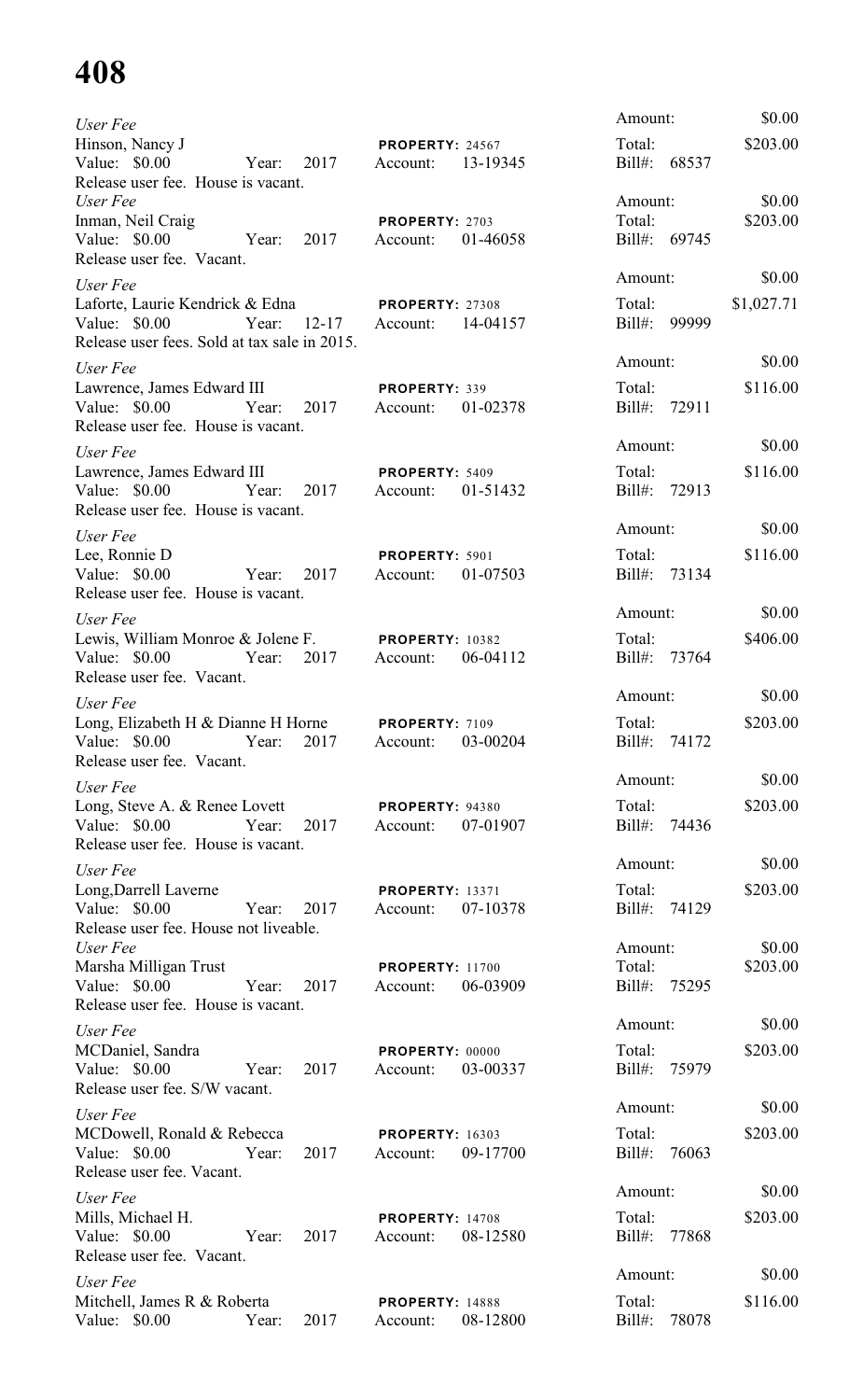Release user fee. Vacant.

| User Fee                                                                                 |       |         |                                    |          | Amount:                           |       | \$0.00             |
|------------------------------------------------------------------------------------------|-------|---------|------------------------------------|----------|-----------------------------------|-------|--------------------|
| Moss, James $O(Jr)$<br>Value: $$0.00$<br>Release user fees                               | Year: | 2017    | <b>PROPERTY: 26891</b><br>Account: | 14-00113 | Total:<br>Bill#: 78745            |       | \$406.00           |
| User Fee                                                                                 |       |         |                                    |          | Amount:                           |       | \$0.00             |
| Patterson, Peggy L.<br>Value: \$0.00<br>Release user fee. Vacant.                        | Year: | 2017    | <b>PROPERTY: 24997</b><br>Account: | 13-32043 | Total:<br>Bill#: 81022            |       | \$203.00           |
| User Fee                                                                                 |       |         |                                    |          | Amount:                           |       | \$0.00             |
| Pierce & Co. Inc.<br>Value: \$0.00<br>Release user fee has a commercial hauler           | Year: | 2017    | <b>PROPERTY: 19793</b><br>Account: | 11-19320 | Total:<br>Bill#: 81490            |       | \$406.00           |
| User Fee                                                                                 |       |         |                                    |          | Amount:                           |       | \$0.00             |
| Pierce, James E Jr & Betty Jo<br>Value: $$0.00$<br>Release user fee. House is torn down. | Year: | 2017    | PROPERTY: 00000<br>Account:        | 08-14949 | Total:<br>Bill#: 81540            |       | \$116.00           |
| User Fee                                                                                 |       |         |                                    |          | Amount:                           |       | \$0.00             |
| Pierce, James Edison(Jr)<br>Value: \$0.00<br>Release user fee. Vacant.                   | Year: | 2017    | PROPERTY: 91768<br>Account:        | 08-02332 | Total:<br>Bill#: 81543            |       | \$116.00           |
| User Fee                                                                                 |       |         |                                    |          | Amount:                           |       | \$0.00             |
| Prevatte, Allen                                                                          |       |         | <b>PROPERTY: 20711</b>             |          | Total:                            |       | \$203.00           |
| Value: \$0.00<br>Release user fee. House vacant.                                         | Year: | 2017    | Account:                           | 12-22425 | Bill#: 82491                      |       |                    |
| User Fee                                                                                 |       |         |                                    |          | Amount:                           |       | \$0.00             |
| Renfrow, Larry<br>Value: \$0.00<br>Release user fee. House is vacant.                    | Year: | 2017    | PROPERTY: 93613<br>Account:        | 11-04662 | Total:<br>Bill#: 83903            |       | \$198.00           |
| User Fee                                                                                 |       |         |                                    |          | Amount:                           |       | \$0.00             |
| Sarvis, Danny Richard & Coleman Paul<br>Value: $$0.00$<br>Release user fee. Vacant.      | Year: | 2017    | <b>PROPERTY: 16712</b><br>Account: | 09-03625 | Total:<br>$Bill#$ :               | 85196 | \$203.00           |
| User Fee                                                                                 |       |         |                                    |          | Amount:                           |       | \$0.00             |
| Sellers, Melissa Jean (ETALS)<br>Value: $$0.00$                                          | Year: | 2017    | <b>PROPERTY: 10649</b><br>Account: | 06-05958 | Total:<br>Bill#: 85822            |       | \$203.00           |
| Release user fee. Vacant.                                                                |       |         |                                    |          | Amount:                           |       |                    |
| User Fee<br>Shaw, Elijah S ( Heirs)<br>Value: \$0.00<br>Release user fee. Vacant.        | Year: | 2017    | <b>PROPERTY: 27016</b><br>Account: | 14-13460 | Total:<br>$Bill#$ :               | 86090 | \$0.00<br>\$203.00 |
| User Fee                                                                                 |       |         |                                    |          | Amount:                           |       | \$0.00             |
| Smith, Lauretta C<br>Value: \$0.00                                                       | Year: | 2017    | <b>PROPERTY: 11947</b><br>Account: | 06-01564 | Total:<br>Bill#:                  | 87798 | \$203.00           |
| Release user fee. House is vacant.                                                       |       |         |                                    |          | Amount:                           |       | \$0.00             |
| User Fee<br>Soles, Lorena Jordan<br>Value: \$0.00                                        | Year: | 2017    | <b>PROPERTY: 24172</b><br>Account: | 13-00346 | Total:<br>$Bill#$ :               | 88313 | \$0.00             |
| Release user fee. Vacant.                                                                |       |         |                                    |          |                                   |       |                    |
| User Fee                                                                                 |       |         |                                    |          | Amount:                           |       | \$0.00             |
| Spaulding, John Henry(Heirs)<br>Value: \$0.00<br>Release user fees. Vacant.              | Year: | $16-17$ | <b>PROPERTY: 27168</b><br>Account: | 14-15600 | Total:<br>$Bill#$ :               | 99999 | \$411.00           |
| User Fee<br>Stephens, Lorie<br>Value: $$0.00$<br>Release user fee. Vacant.               | Year: | 2017    | PROPERTY: 75694<br>Account:        | 06-36530 | Amount:<br>Total:<br>Bill#: 89731 |       | \$0.00<br>\$203.00 |
| User Fee                                                                                 |       |         |                                    |          | Amount:                           |       | \$0.00             |
| Tyson, Kelton & Gladys                                                                   |       |         | PROPERTY: 5663                     |          | Total:                            |       | \$406.00           |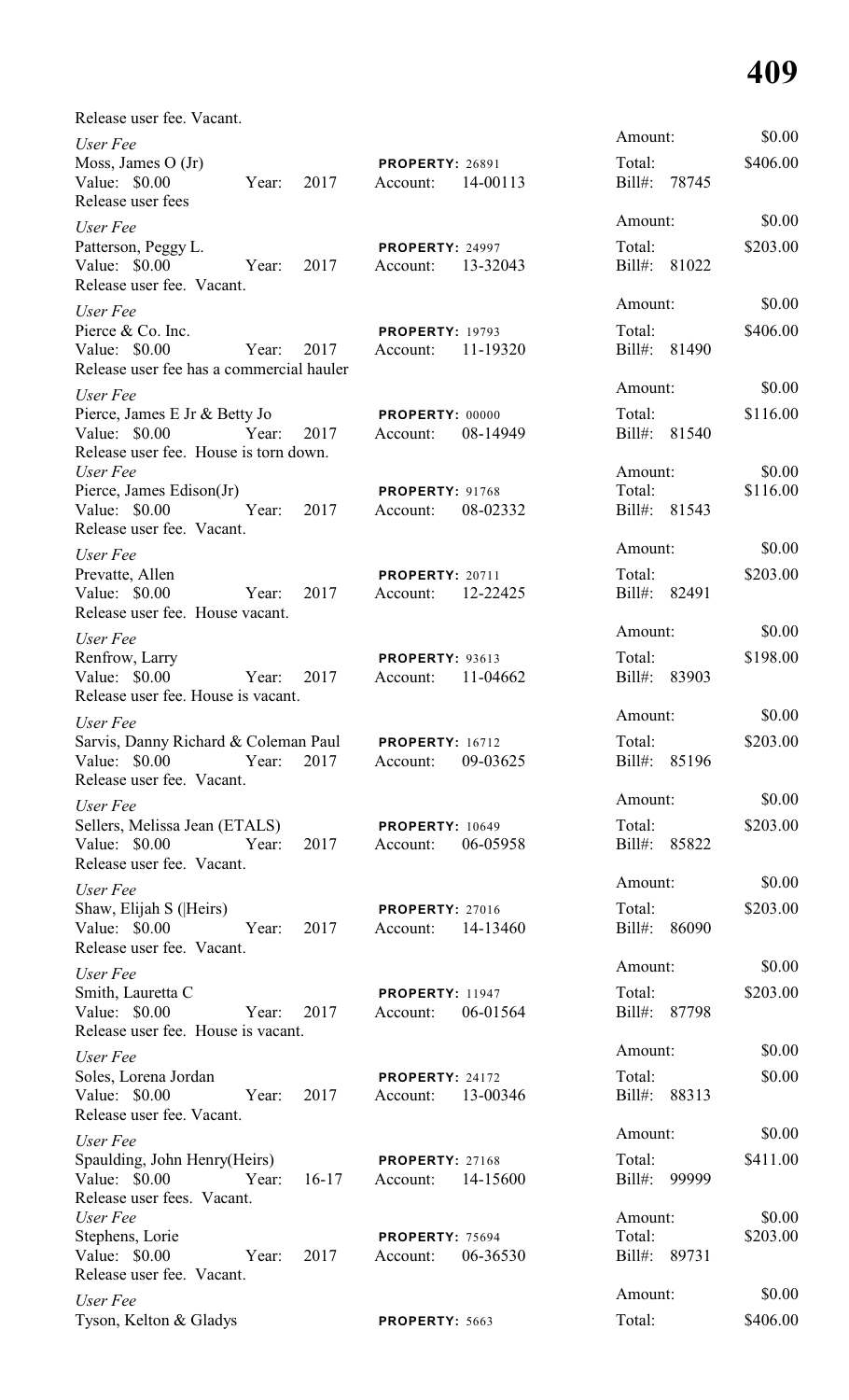| Value: \$0.00 Year:<br>Release user fees. Both houses are vacant.   |       |                     | 2017 Account:                           | 01-97761 | Bill#: 99999           |          |
|---------------------------------------------------------------------|-------|---------------------|-----------------------------------------|----------|------------------------|----------|
| User Fee                                                            |       |                     |                                         |          | Amount:                | \$0.00   |
| Tyson, Rebecca Harris & Matthew PROPERTY: 75337                     |       |                     |                                         |          | Total:                 | \$203.00 |
| Value: $$0.00$<br>Release user fee. Vacant.                         |       | Year: 2017 Account: |                                         | 09-05648 | Bill#: 92794           |          |
| User Fee                                                            |       |                     |                                         |          | Amount:                | \$0.00   |
| Watts, Cammie Cross                                                 |       |                     | <b>PROPERTY: 23941</b>                  |          | Total:                 | \$203.00 |
| Value: \$0.00                                                       |       |                     | Year: 2017 Account:                     | 13-42863 | Bill#: 94741           |          |
| Release user fee. Flooded during Matthew.                           |       |                     |                                         |          | Amount:                | \$0.00   |
| User Fee                                                            |       |                     |                                         |          | Total:                 | \$411.00 |
| Williams, Gregory<br>Value: \$0.00                                  |       |                     | PROPERTY: 00000<br>Year: 16-17 Account: | 12-29188 | Bill#: 99999           |          |
| Release user fees. House is vacant.                                 |       |                     |                                         |          |                        |          |
| User Fee                                                            |       |                     |                                         |          | Amount:                | \$0.00   |
| Williams, Marian Wells                                              |       |                     | <b>PROPERTY: 18423</b>                  |          | Total:                 | \$116.00 |
| Value: \$0.00<br>Release user fee. House is vacant.                 |       |                     | Year: 2017 Account:                     | 10-18560 | Bill#: 96122           |          |
| User Fee                                                            |       |                     |                                         |          | Amount:                | \$0.00   |
| Williams, Myrtie McPherson Cartrette PROPERTY: 17246                |       |                     |                                         |          | Total:                 | \$203.00 |
| Value: \$0.00 Year: 2017 Account:                                   |       |                     |                                         | 09-01735 | Bill#: 96152           |          |
| Release user fee. Vacant.                                           |       |                     |                                         |          | Amount:                | \$0.00   |
| User Fee                                                            |       |                     |                                         |          |                        |          |
| Williams, Regina<br>Value: \$0.00 		 Year: 2017 	 Account: 12-04425 |       |                     | <b>PROPERTY: 00000</b>                  |          | Total:<br>Bill#: 96179 | \$203.00 |
| Release user fee. House vacant.                                     |       |                     |                                         |          |                        |          |
| User Fee                                                            |       |                     |                                         |          | Amount:                | \$0.00   |
| Williams, Shelton W (ETAL) PROPERTY: 23105                          |       |                     |                                         |          | Total:                 | \$203.00 |
| Value: \$0.00 Year: 2017 Account:                                   |       |                     |                                         | 12-04951 | Bill#: 96232           |          |
| Release user fee. House is vacant.<br>User Fee                      |       |                     |                                         |          |                        | \$0.00   |
| Willoughby, Colby Chase                                             |       |                     | <b>PROPERTY: 88930</b>                  |          | Amount:<br>Total:      | \$203.00 |
| Value: \$0.00                                                       | Year: | 2017                | Account:                                | 12-01360 | Bill#: 96784           |          |
| Release user fee. Vacant.                                           |       |                     |                                         |          |                        |          |
| User Fee                                                            |       |                     |                                         |          | Amount:                | \$0.00   |
| Willoughby, Larry G. & Hilda B                                      |       |                     | <b>PROPERTY: 23318</b>                  |          | Total:                 | \$406.00 |
| Value: $$0.00$                                                      | Year: | 2017                | Account:                                | 12-03336 | Bill#: 96792           |          |
| Release user fees. Vacant.                                          |       |                     |                                         |          | Amount:                | \$0.00   |
| User Fee<br>Worley, Moody Bardin III                                |       |                     | PROPERTY: 30864                         |          | Total:                 | \$203.00 |
| Value: \$0.00                                                       | Year: | 2017                | Account:                                | 16-18264 | Bill#: 97272           |          |
| Release user fee. House torn down.                                  |       |                     |                                         |          |                        |          |

# **Agenda Item #20: COMMENTS:**

Chairman McKenzie opened the floor for comments. The following spoke.

# A. **Department Managers:**

- 1. **Gary Lanier, Economic Development/Planning Director:**stated you did not have a draft copy of the Firing Range Ordinance because the Planning Board was not satisfied with the draft copy.
- 2. **Kay Worley, Emergency Services Director:** stated the last weather report I received states we will only receive less than one (1) inch of snow.

# B. **Board of Commissioners:**

1. **Commissioner Byrd:** stated the following: -Chandler Mitchell would like to purchase a small strip of land in the corner of the landfill to put a shop;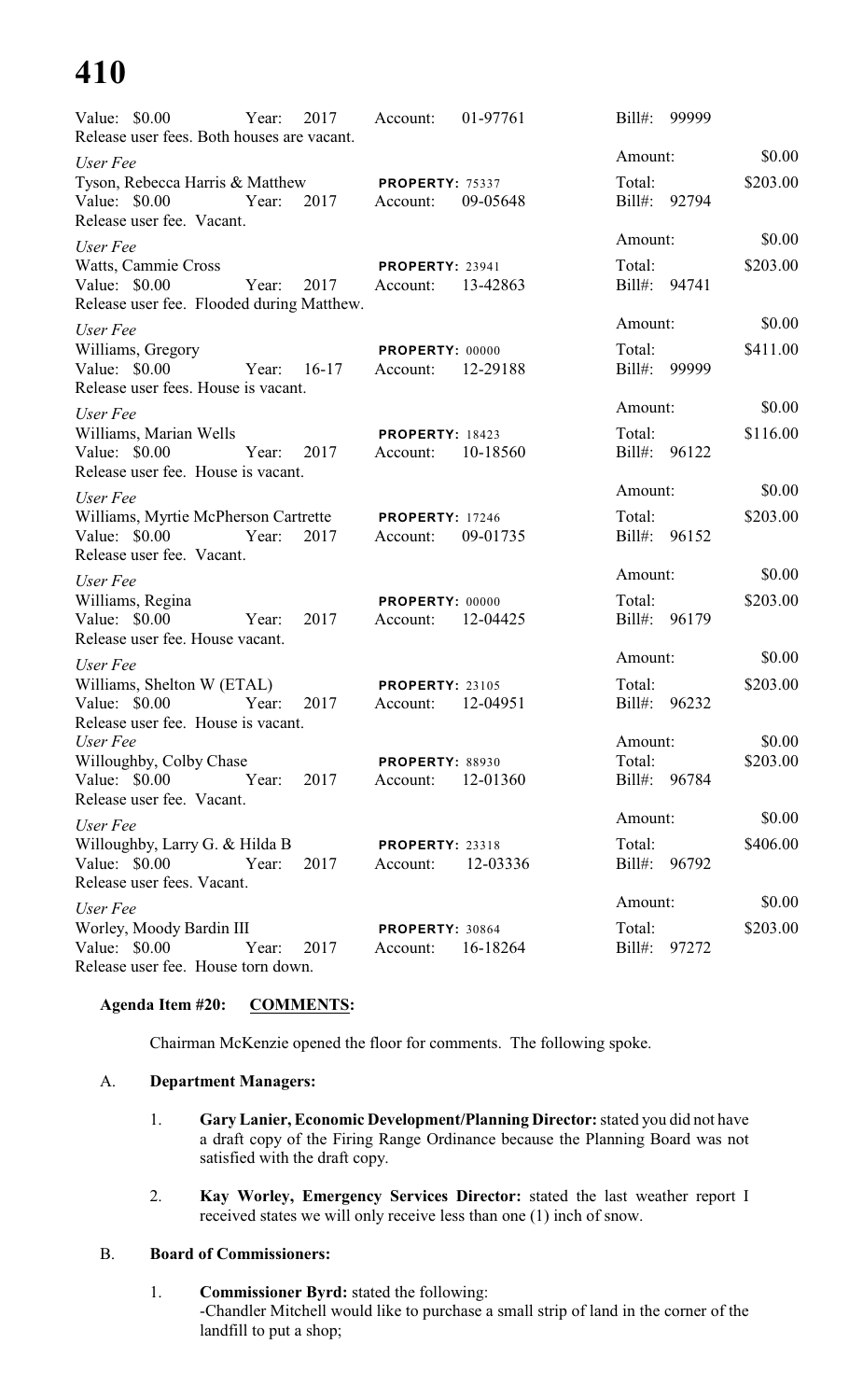-The road side ditches are retaining water most of the time, and this is continually damaging the paved roadways; **and**

-If you travel in mid-west, you do not see trash along the highways, and we need to use the practice they are using to eliminate the trash along our roadways.

2. **Commissioner Russ:** stated the following:

-We need to send a letter to Drew Cox relative to the trash along the highways and the water standing in the ditches;

-I attended a meeting, on behalf of the Shriners, relative to sponsoring a child, and I would like to challenge the other Board members to participate;

-Lake Waccamaw Fire Department could have received a fire rating of 3 if the Buckhead and Saint James Fire Departments were assisting with mutual aid, and I encourage all fire departments to work on getting their fire ratings down; **and**

-I received a letter from Brendon Jones relative to seeking funds for the Historic Courthouse, and the letter stated that schools were more important, and he would search for funds for the Historic Courthouse in 2019.

# 3. **Commissioner Bullard:** stated the following:

-County Manager, what is the status of the Ad Hoc Committee for the schools? Mr. Stephens replied stating the following:

- A. I have received a list from Alan Faulk, Superintendent of Columbus County Schools;
- B. The members appointed are Randy Coleman, Monte Herring and Barbara Yates Lockamy;
- C. I have not received a list from the Whiteville City Schools Board of Education.

Kenny Garland, Superintendent of Whiteville City Schools, stated they would have a list by next Monday; **and**

-After you receive this information from Kenny Garland, please set up a meeting date for the Ad Hoc Committee.

# 4. **Commissioner Prevatte:** stated the following:

-On the Ad Hoc Committee, I want to encourage them to adhere to what Representative Jones and Senator Britt said about letting the General Assembly act first on the allotments to the schools; **and**

-I received a letter from my insurance company about rates increasing, and my insurance premium has doubled, and we need the fire departments to do what is necessary to get our insurance rate lowered.

5. **Vice Chairman Burroughs:** stated I would like to thank our County Manager / Attorney for working with Cape Fear Council of Governments last week.

# 6. **Chairman McKenzie:** stated the following:

-Judge Ola Lewis is doing good;

-We need to come up with ideas about what we can do to keep our roadsides cleaned up; **and**

-Robert Adams called and stated he could not be here tonight.

# C. **County Manager / County Attorney (Michael H. Stephens):** stated the following:

-I have been in communication with Paul Bonsall, our Architect, and we started on the Historic Courthouse, pursuant to his agreement and contract, there is no movement in that direction, he had the option to terminate the contract, and I agreed to do that with him because he has given us our seven (7) days notice, and it would terminate tonight, at midnight, which he is out of it;

-He said he would be glad, at some point, if we wanted to resurrect that Courthouse Project, he would be glad to work with us;

-We are in a lawsuit with his firm and Group III;

-The Lease with Whiteville City Schools, they have graciously extended that Lease until June 30, 2018;

-I have received three (3) or four (4) attorney applications, and please let's start scheduling some interviews, at your convenience; **and**

-I want to publicly express our appreciation to Whiteville City Schools, during the last weather event how they stepped up to help.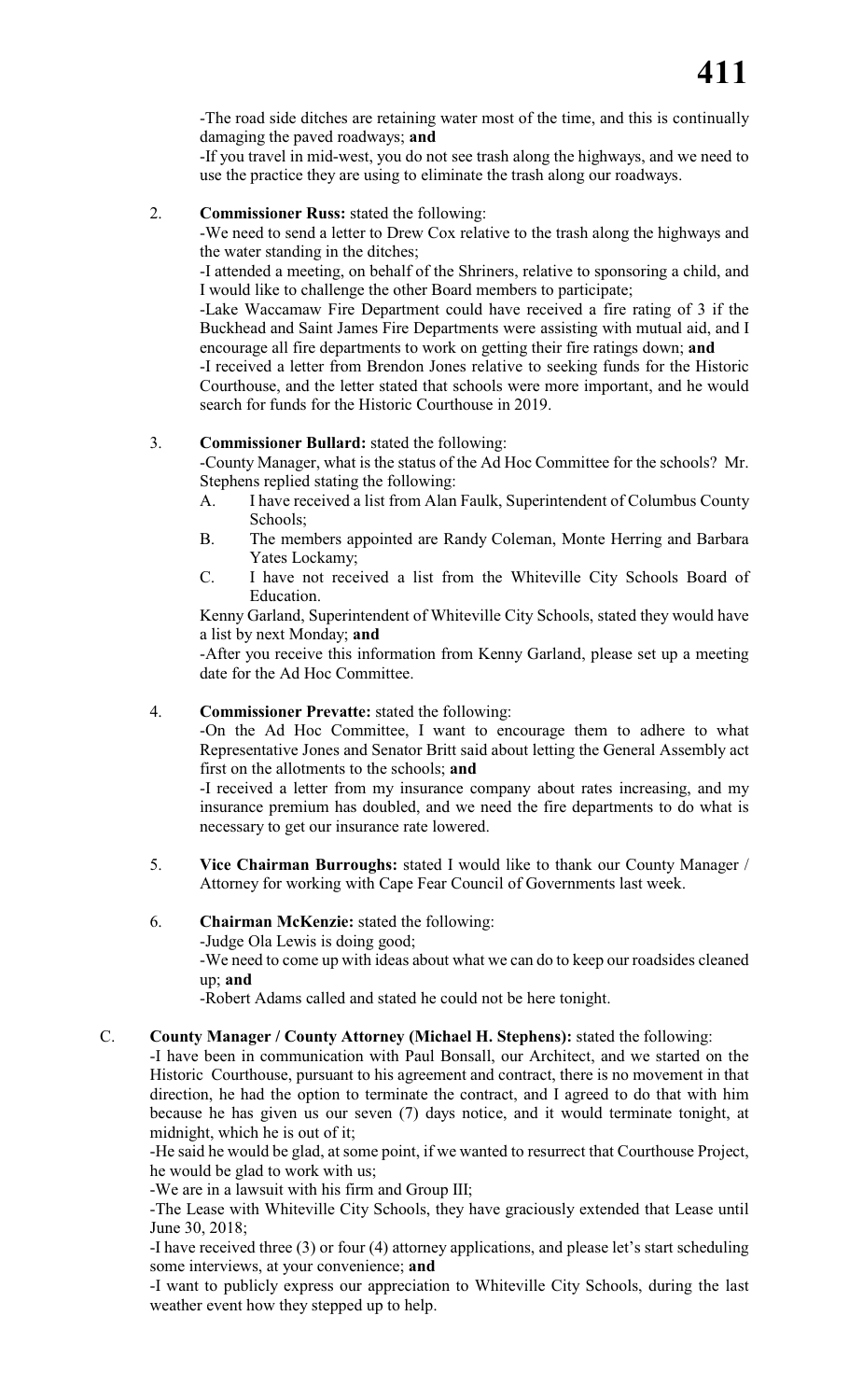# **RECESS REGULAR SESSION and enter into CLOSED SESSION in ACCORDANCE with N.C.G.S. § 143-318.11(a) (6) PERSONNEL:**

At 9:17 P.M., Commissioner Byrd made a motion to recess Regular Session and enter into Closed Session in accordance with N.C.G.S. § 143-318.11 (a) (6) Personnel, seconded by Commissioner Bullard. The motion unanimously passed.

# **Agenda Item #21: CLOSED SESSION in ACCORDANCE with N.C.G.S. § 143-318.11(A) (6) PERSONNEL:**

No action was taken.

# **ADJOURN CLOSED SESSION and resume REGULAR SESSION:**

At 10:01 P.M., Commissioner McDowell made a motion to adjourn Closed Session and resume Regular Session, seconded by Vice Chairman Burroughs. The motion unanimously passed.

# **READING and APPROVAL of CLOSED SESSION GENERAL ACCOUNT:**

Chairman McKenzie requested that Michael H. Stephens, CountyManager / Attorney, orally read the Closed Session General Account. Mr. Stephens orally read the following: "The County Manager / Attorney, discussed personnel issues with the Board of Commissioners".

Commissioner Byrd made a motion to approve the Closed Session General Account, seconded by Vice Chairman Burroughs. The motion unanimously passed.

# **Agenda Item #22: ADJOURNMENT:**

At 10:02 P.M., Vice Chairman Burroughs made a motion to adjourn, seconded by Commissioner Prevatte. The motion unanimously passed. Minutes were recorded by Gail Edwards, Assistant to the Manager, and typed by June B. Hall, Clerk to the Board.

# **APPROVED:**

**\_\_\_\_\_\_\_\_\_\_\_\_\_\_\_\_\_\_\_\_\_\_\_\_\_\_\_\_ \_\_\_\_\_\_\_\_\_\_\_\_\_\_\_\_\_\_\_\_\_\_\_\_\_\_\_\_\_\_\_ JUNE B. HALL, Clerk to Board AMON E. McKENZIE, Chairman**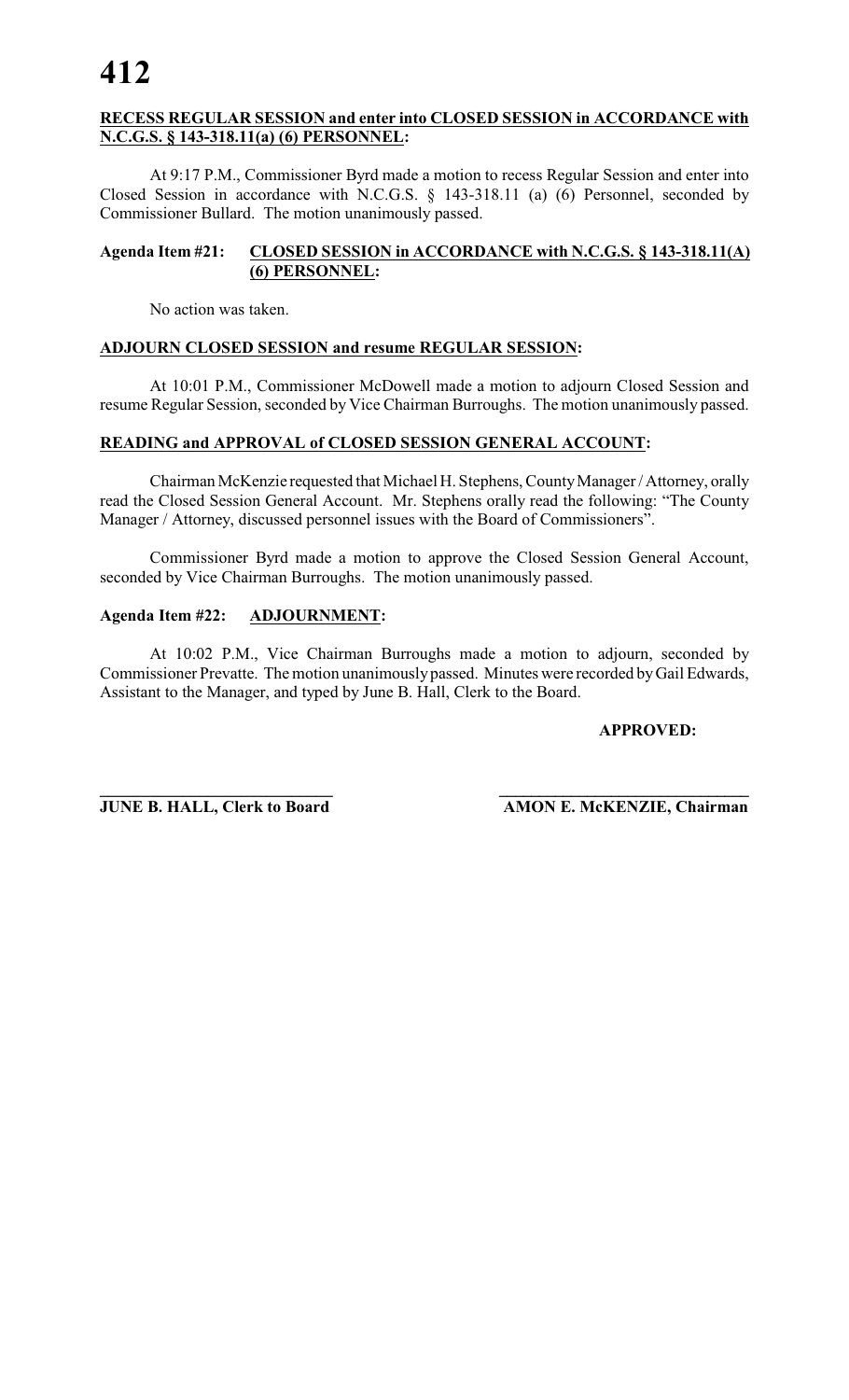# **COLUMBUS COUNTY WATER and SEWER DISTRICTS I, II, III, IV AND V COMBINATION BOARD MEETING Tuesday, January 16, 2018 8:49 P.M.**

The Honorable Columbus County Commissioners met on the above stated date and at the above stated time in the Dempsey B. Herring Courthouse Annex Building, located at 112 West Smith Street, Whiteville, North Carolina, to act as the Columbus County Water and Sewer District I Board.

### **COMMISSIONERS PRESENT: APPOINTEES PRESENT:**

Trent Burroughs, **Vice-Chairman / County Attorney** Edwin Russ Ricky Bullard **APPOINTEE ABSENT:** Charles T. McDowell June B. Hall, **Clerk to the Board**

Amon E. McKenzie, **Chairman** Mike Stephens, **County Manager** James E. Prevatte Gail Edwards, **Assistant to Manager** Giles E. Byrd Bobbie Faircloth, **Finance Officer** 

## **MEETING CALLED TO ORDER:**

At 8:49 P.M., Chairman Amon E. McKenzie called the **combination meeting** of Columbus County Water and Sewer Districts I, II, III, IV and V Board Meeting to order.

# **Agenda Item #18: COLUMBUS COUNTY WATER and SEWER DISTRICTS I, II, III, IV and V - APPROVAL of BOARD MEETING MINUTES:**

January 02, 2018 **Combination Meeting** of Columbus County Water and Sewer Districts I, II, III, IV and V Board Meeting **(5 sets)**

Commissioner McDowell made amotion to approve the January 02, 2018 Columbus County Water and Sewer District I Board Meeting Minutes, as recorded, seconded by Commissioner Prevatte. The motion unanimously passed.

#### **ADJOURNMENT:**

At 8:50 P.M., Commissioner Prevatte made a motion to adjourn, seconded by Commissioner McDowell. The motion unanimously passed. These minutes were recorded by Gail Edwards, Assistant to the Manager, and typed by June B. Hall, Clerk to the Board.

#### **APPROVED:**

 $\overline{\phantom{a}}$  , and the contribution of the contribution of the contribution of the contribution of the contribution of the contribution of the contribution of the contribution of the contribution of the contribution of the **JUNE B. HALL, Clerk to Board AMON E. McKENZIE, Chairman**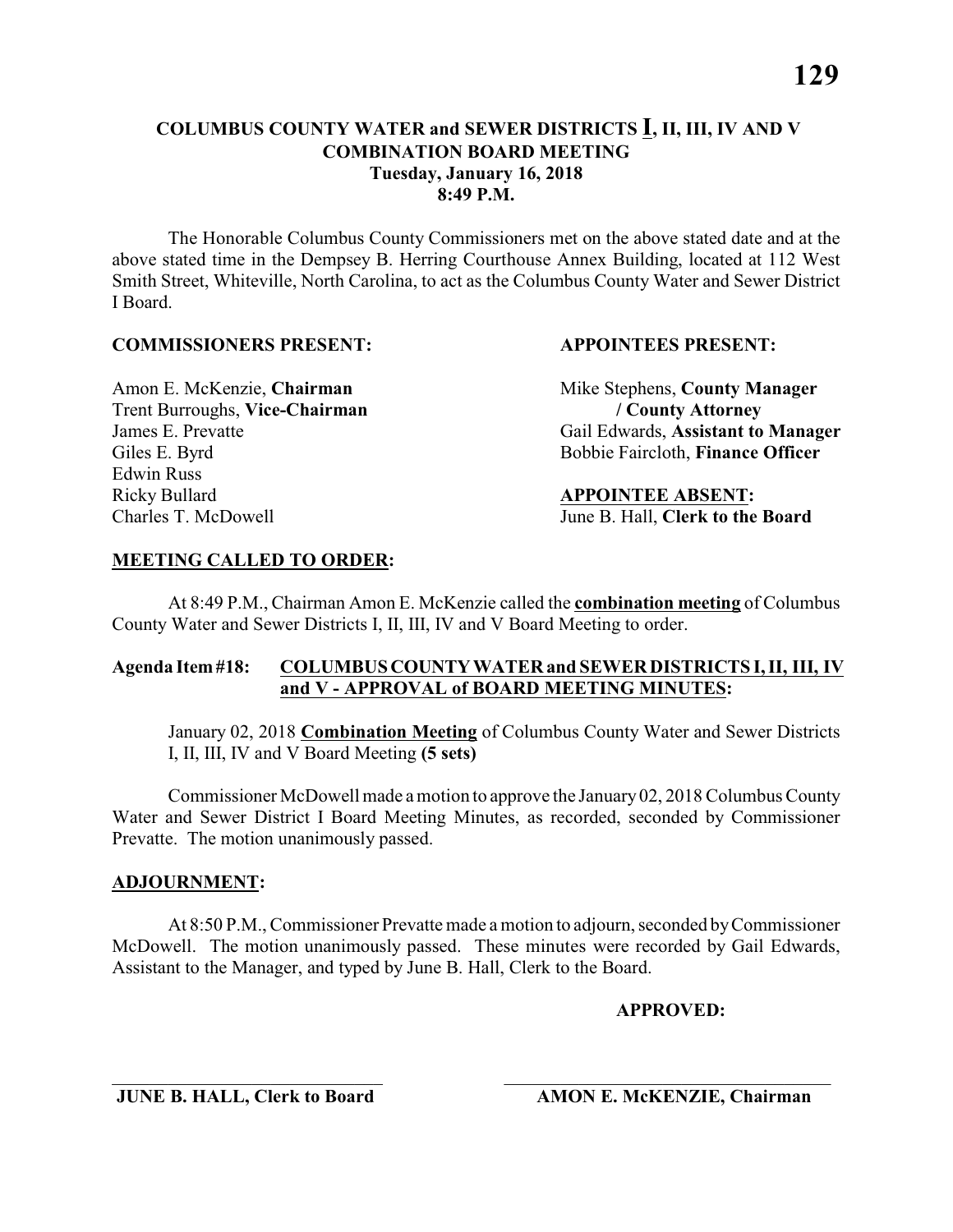# **COLUMBUS COUNTY WATER and SEWER DISTRICTS I, II, III, IV AND V COMBINATION BOARD MEETING Tuesday, January 16, 2018 8:49 P.M.**

The Honorable Columbus County Commissioners met on the above stated date and at the above stated time in the Dempsey B. Herring Courthouse Annex Building, located at 112 West Smith Street, Whiteville, North Carolina, to act as the Columbus County Water and Sewer District II Board.

### **COMMISSIONERS PRESENT: APPOINTEES PRESENT:**

Trent Burroughs, **Vice-Chairman / County Attorney** Edwin Russ Ricky Bullard **APPOINTEE ABSENT:** Charles T. McDowell June B. Hall, **Clerk to the Board**

Amon E. McKenzie, **Chairman** Mike Stephens, **County Manager** James E. Prevatte Gail Edwards, **Assistant to Manager** Giles E. Byrd Bobbie Faircloth, **Finance Officer** 

## **MEETING CALLED TO ORDER:**

At 8:49 P.M., Chairman Amon E. McKenzie called the **combination meeting** of Columbus County Water and Sewer Districts I, II, III, IV and V Board Meeting to order.

# **Agenda Item #18: COLUMBUS COUNTY WATER and SEWER DISTRICTS I, II, III, IV and V - APPROVAL of BOARD MEETING MINUTES:**

January 02, 2018 **Combination Meeting** of Columbus County Water and Sewer Districts I, II, III, IV and V Board Meeting **(5 sets)**

Commissioner McDowell made amotion to approve the January 02, 2018 Columbus County Water and Sewer District II Board Meeting Minutes, as recorded, seconded by Commissioner Prevatte. The motion unanimously passed.

#### **ADJOURNMENT:**

At 8:50 P.M., Commissioner Prevatte made a motion to adjourn, seconded by Commissioner McDowell. The motion unanimously passed. These minutes were recorded by Gail Edwards, Assistant to the Manager, and typed by June B. Hall, Clerk to the Board.

#### **APPROVED:**

 $\overline{\phantom{a}}$  , and the contribution of the contribution of the contribution of the contribution of the contribution of the contribution of the contribution of the contribution of the contribution of the contribution of the **JUNE B. HALL, Clerk to Board AMON E. McKENZIE, Chairman**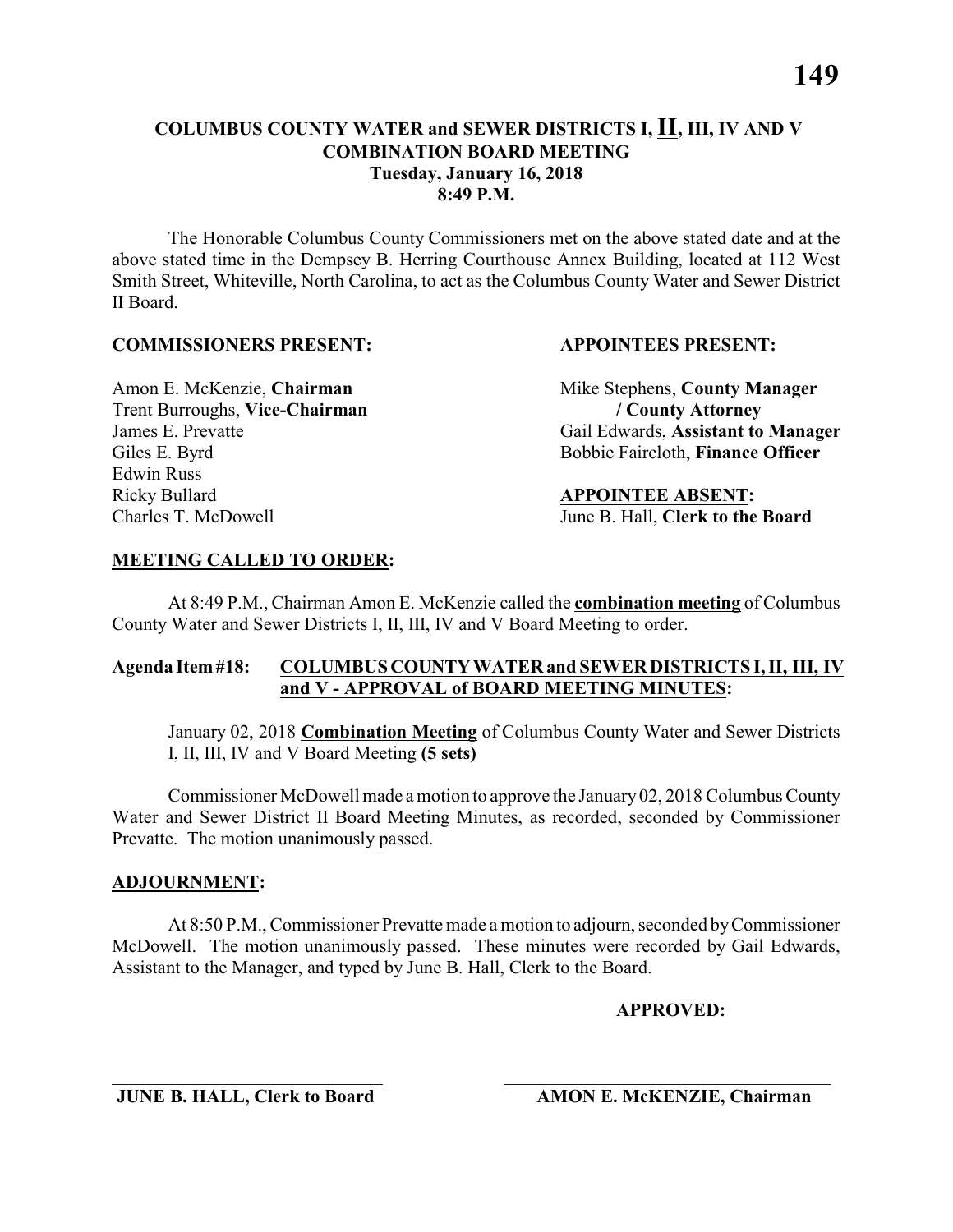# **COLUMBUS COUNTY WATER and SEWER DISTRICTS I, II, III, IV AND V COMBINATION BOARD MEETING Tuesday, January 16, 2018 8:49 P.M.**

The Honorable Columbus County Commissioners met on the above stated date and at the above stated time in the Dempsey B. Herring Courthouse Annex Building, located at 112 West Smith Street, Whiteville, North Carolina, to act as the Columbus County Water and Sewer District III Board.

#### **COMMISSIONERS PRESENT: APPOINTEES PRESENT:**

Trent Burroughs, **Vice-Chairman / County Attorney** Edwin Russ Ricky Bullard **APPOINTEE ABSENT:** Charles T. McDowell June B. Hall, **Clerk to the Board**

Amon E. McKenzie, **Chairman** Mike Stephens, **County Manager** James E. Prevatte Gail Edwards, **Assistant to Manager** Giles E. Byrd Bobbie Faircloth, **Finance Officer** 

# **MEETING CALLED TO ORDER:**

At 8:49 P.M., Chairman Amon E. McKenzie called the **combination meeting** of Columbus County Water and Sewer Districts I, II, III, IV and V Board Meeting to order.

# **Agenda Item #18: COLUMBUS COUNTY WATER and SEWER DISTRICTS I, II, III, IV and V - APPROVAL of BOARD MEETING MINUTES:**

January 02, 2018 **Combination Meeting** of Columbus County Water and Sewer Districts I, II, III, IV and V Board Meeting **(5 sets)**

Commissioner McDowell made amotion to approve the January 02, 2018 Columbus County Water and Sewer District III Board Meeting Minutes, as recorded, seconded by Commissioner Prevatte. The motion unanimously passed.

# **ADJOURNMENT:**

At 8:50 P.M., Commissioner Prevatte made a motion to adjourn, seconded by Commissioner McDowell. The motion unanimously passed. These minutes were recorded by Gail Edwards, Assistant to the Manager, and typed by June B. Hall, Clerk to the Board.

# **APPROVED:**

**JUNE B. HALL, Clerk to Board AMON E. McKENZIE, Chairman**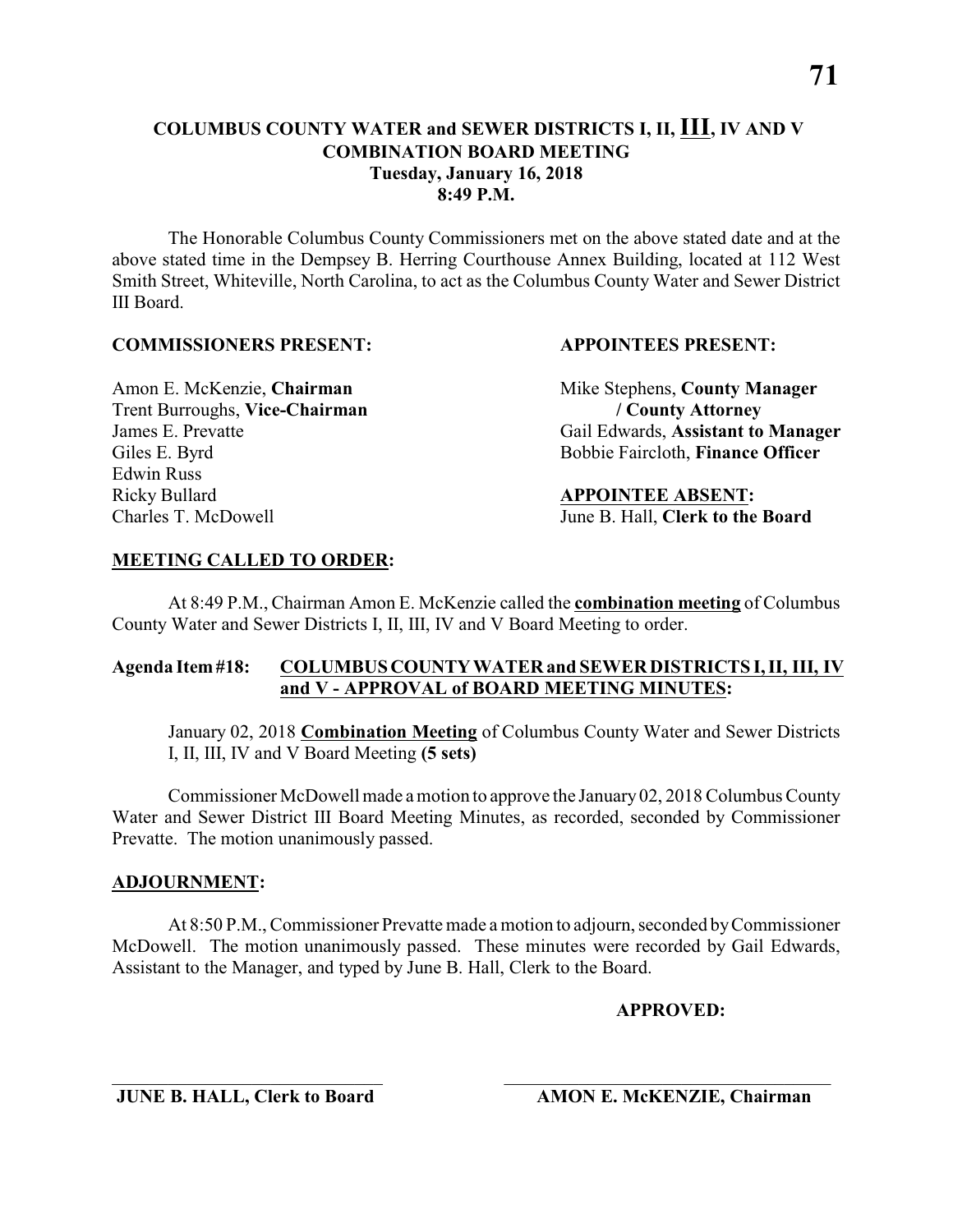The Honorable Columbus County Commissioners met on the above stated date and at the above stated time in the Dempsey B. Herring Courthouse Annex Building, located at 112 West Smith Street, Whiteville, North Carolina, to act as the Columbus County Water and Sewer District IV Board.

## **COMMISSIONERS PRESENT: APPOINTEES PRESENT:**

Trent Burroughs, **Vice-Chairman / County Attorney** Edwin Russ Ricky Bullard **APPOINTEE ABSENT:** Charles T. McDowell June B. Hall, **Clerk to the Board**

Amon E. McKenzie, **Chairman** Mike Stephens, **County Manager** James E. Prevatte Gail Edwards, **Assistant to Manager** Giles E. Byrd Bobbie Faircloth, **Finance Officer** 

# **MEETING CALLED TO ORDER:**

At 8:49 P.M., Chairman Amon E. McKenzie called the **combination meeting** of Columbus County Water and Sewer Districts I, II, III, IV and V Board Meeting to order.

# **Agenda Item #18: COLUMBUS COUNTY WATER and SEWER DISTRICTS I, II, III, IV and V - APPROVAL of BOARD MEETING MINUTES:**

January 02, 2018 **Combination Meeting** of Columbus County Water and Sewer Districts I, II, III, IV and V Board Meeting **(5 sets)**

Commissioner McDowell made amotion to approve the January 02, 2018 Columbus County Water and Sewer District IV Board Meeting Minutes, as recorded, seconded by Commissioner Prevatte. The motion unanimously passed.

# **ADJOURNMENT:**

At 8:50 P.M., Commissioner Prevatte made a motion to adjourn, seconded by Commissioner McDowell. The motion unanimously passed. These minutes were recorded by Gail Edwards, Assistant to the Manager, and typed by June B. Hall, Clerk to the Board.

# **APPROVED:**

 $\overline{\phantom{a}}$  , and the contribution of the contribution of the contribution of the contribution of the contribution of the contribution of the contribution of the contribution of the contribution of the contribution of the **JUNE B. HALL, Clerk to Board AMON E. McKENZIE, Chairman**